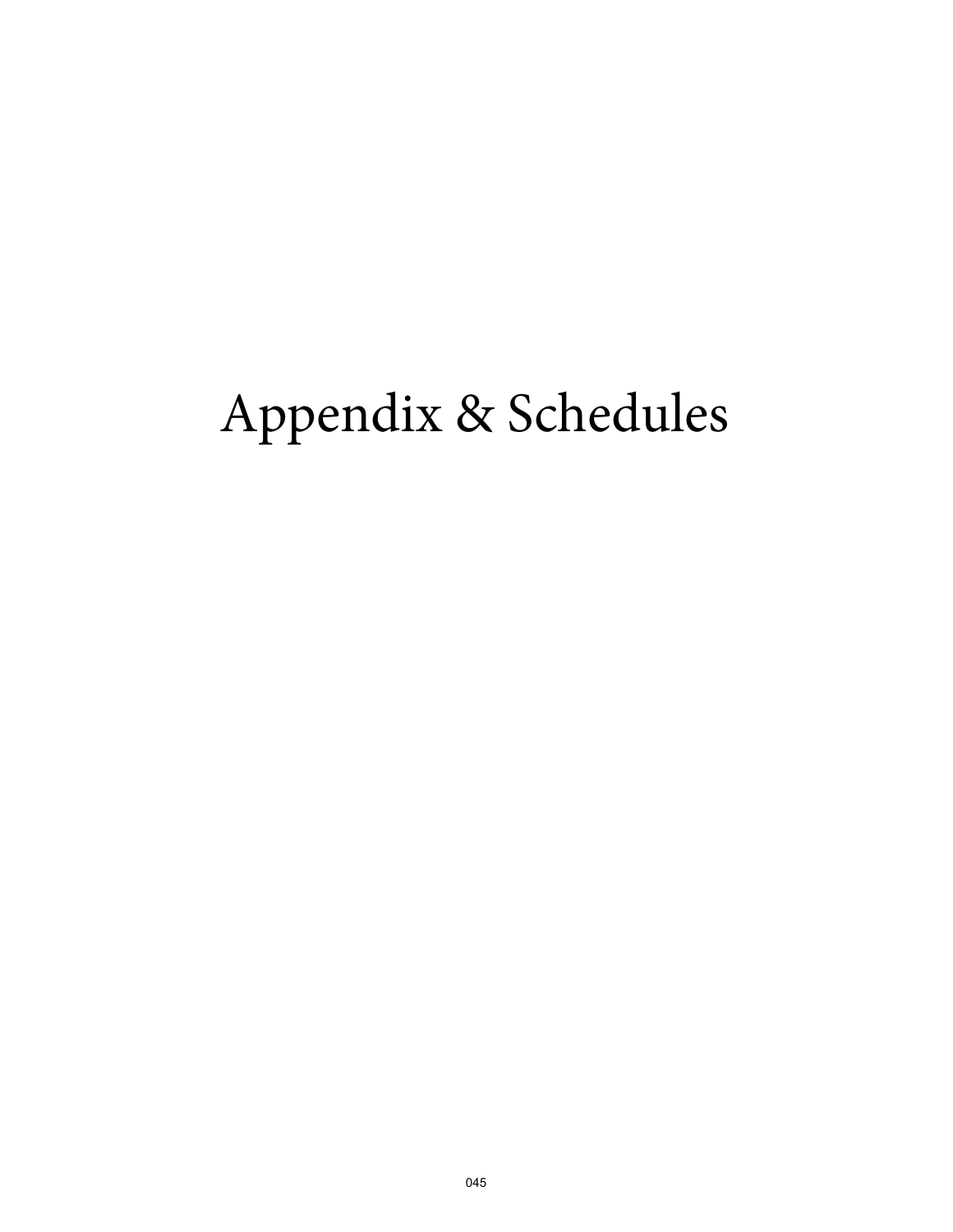Appendix 1

John Defever, CPA is a regulatory consultant with Larkin & Associates. As such, Mr. Defever is responsible for the review and analysis of regulatory filings and the preparation of testimony, discovery requests, briefs, schedules, exhibits and reports. Mr. Defever also assists with the annual audit of a Michigan Railroad Company. Mr. Defever has been employed with the firm of Larkin and Associates since 2010.

Mr. Defever has performed work in the field of utility regulation on behalf of public service commission staffs, state attorney generals and consumer groups concerning regulatory matters before regulatory agencies in Alaska, California, Connecticut, District of Columbia, Florida, Hawaii, Maryland, Massachusetts, Mississippi, Oregon and Vermont.

Mr. Defever received a Bachelor of Business Administration, Major: Accounting from Eastern Michigan University and an Associate in Applied Science at Schoolcraft College. Mr. Defever is a member of the Michigan Association of Certified Public Accountants and maintains continuing professional education in accounting, auditing, and taxation.

Partial list of utility cases participated in:

| Docket No. 10-02-13 | <b>Aquarion Water Company of Connecticut</b><br><b>Connecticut Department of Utility Control</b> |
|---------------------|--------------------------------------------------------------------------------------------------|
| Docket No. 10-70    | <b>Western Massachusetts Electric Company</b><br>Massachusetts Department of Public Utilities    |
| Docket No. 10-12-02 | <b>Yankee Gas Services Company</b><br><b>Connecticut Department of Utility Control</b>           |
| Docket No. 11-01    | Fitchburg Gas & Electric Light Company<br>Massachusetts Department of Public Utilities           |
| <b>Case No.9267</b> | <b>Washington Gas Light Company</b><br><b>Maryland Public Service Commission</b>                 |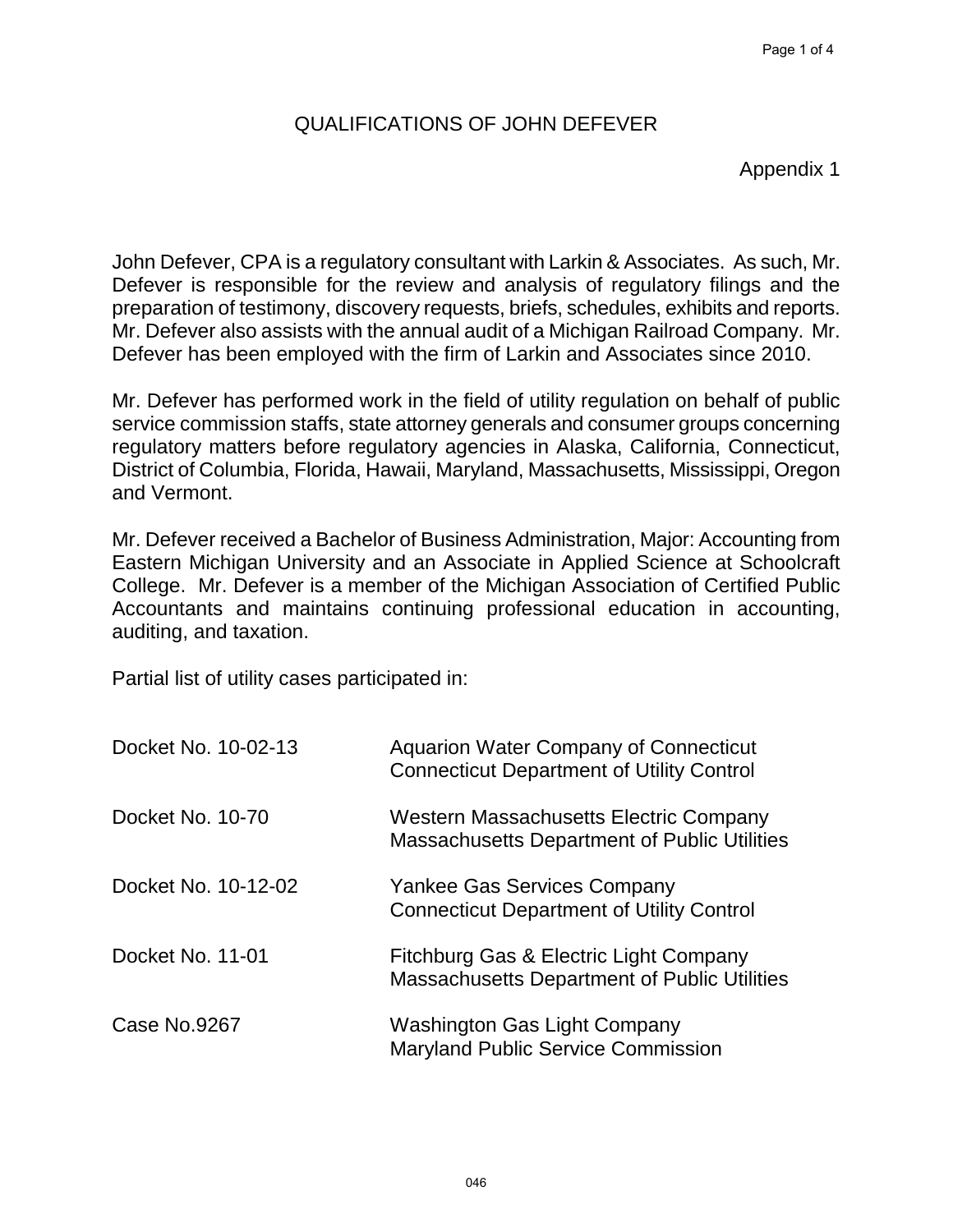| <b>Case No.9286</b> | <b>Potomac Electric Power Company</b><br><b>Maryland Public Service Commission</b>                                                              |
|---------------------|-------------------------------------------------------------------------------------------------------------------------------------------------|
| Docket No. 13-06-08 | <b>Connecticut Natural Gas Corporation</b><br><b>Connecticut Public Utility Regulatory Authority</b>                                            |
| Docket No. 13-90    | Fitchburg Gas & Electric Light Company<br><b>Massachusetts Department of Public Utilities</b>                                                   |
| Docket No. 8190     | <b>Green Mountain Power Company</b><br>Before the Vermont Public Service Board                                                                  |
| Docket No. 8191     | <b>Green Mountain Power Company</b><br><b>Alternative Regulation</b><br>Before the Vermont Public Service Board                                 |
| Case No.9354        | Columbia Gas of Maryland, Inc.<br><b>Maryland Public Service Commission</b>                                                                     |
| Docket No. 13-135   | <b>Western Massachusetts Electric Company</b><br><b>Massachusetts Department of Public Utilities</b>                                            |
| Docket No. 14-05-06 | Connecticut Light & Power Company<br><b>Connecticut Public Utilities Regulatory Authority</b>                                                   |
| Docket No. 13-85    | Massachusetts Electric Company and Nantucket<br>Electric Company D/B/A/ as National Grid<br><b>Massachusetts Department of Public Utilities</b> |
| <b>Case No.9390</b> | Columbia Gas of Maryland, Inc.<br><b>Maryland Public Service Commission</b>                                                                     |
| Docket No. 15-03-01 | Connecticut Light & Power Company<br><b>Connecticut Public Utilities Regulatory Authority</b>                                                   |
| Docket No. 15-03-02 | <b>United Illuminating Company</b><br><b>Connecticut Public Utilities Regulatory Authority</b>                                                  |
| Docket No. 15-149   | <b>Western Massachusetts Electric Company</b><br><b>Massachusetts Department of Public Utilities</b>                                            |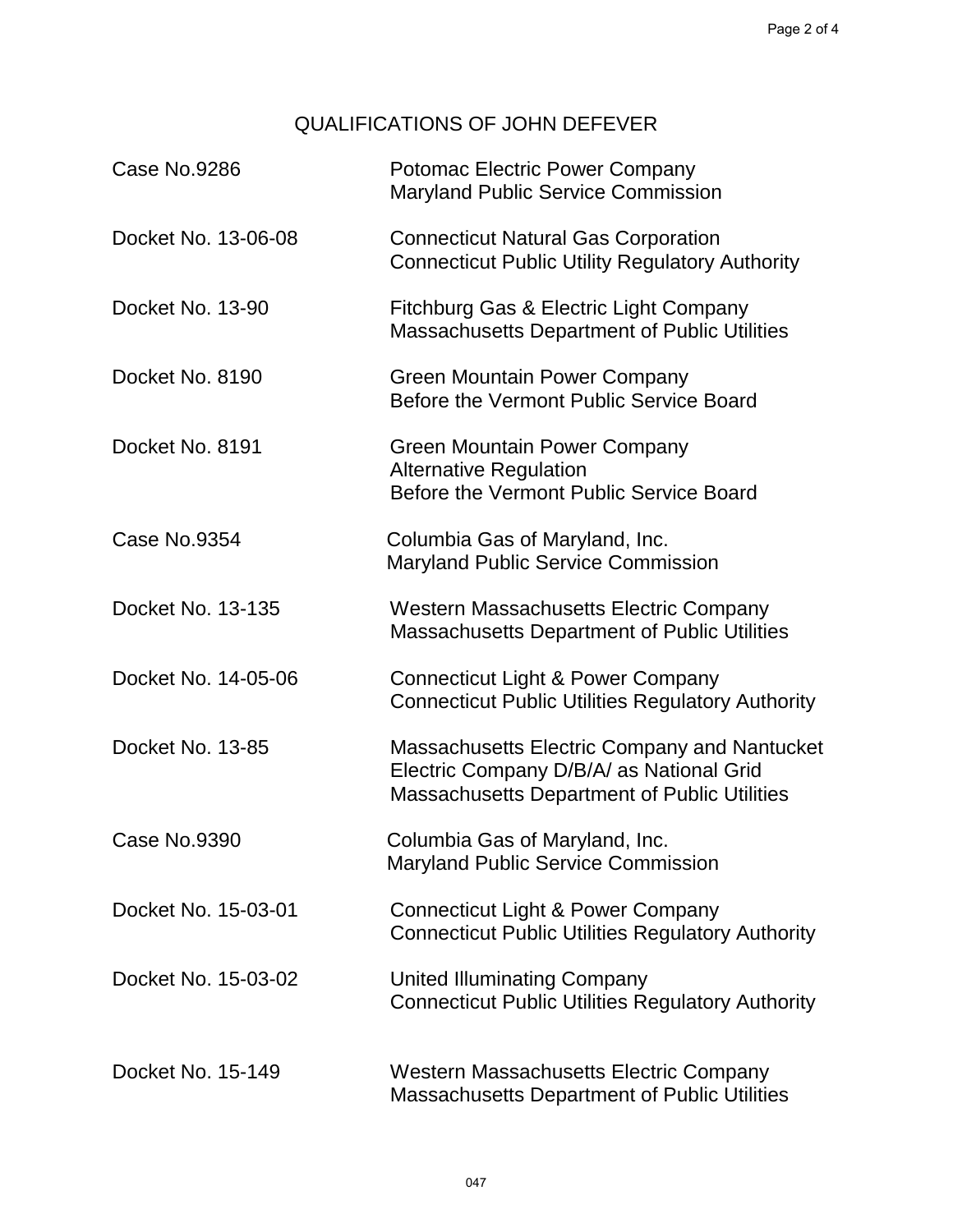| Docket No. 8710        | Vermont Gas Systems Inc.<br>Before the Vermont Public Service Board                                            |
|------------------------|----------------------------------------------------------------------------------------------------------------|
| Docket No. 8698        | Vermont Gas Systems Inc.<br><b>Alternative Regulation</b><br>Before the Vermont Public Service Board           |
| U-15-091 / U-15-092    | <b>College Utilities Corporation</b><br>Golden Heart Utilities, Inc.<br><b>Regulatory Commission of Alaska</b> |
| Docket No.16-06-04     | <b>United Illuminating Company</b><br><b>Connecticut Public Utilities Regulatory Authority</b>                 |
| Docket No. 15-05-42    | <b>Southern Connecticut Gas Company</b><br><b>Connecticut Public Utilities Regulatory Authority</b>            |
| Docket No. 20160251-EI | Florida Power & Light Company<br><b>Florida Public Service Commission</b>                                      |
| Docket No. 20170141-SU | <b>KW Resort Utilities</b><br><b>Florida Public Service Commission</b>                                         |
| Docket No. A.16-09-001 | Southern California Edison<br><b>California Public Utilities Commission</b>                                    |
| Case No. 18-0409-TF    | Vermont Gas Systems, Inc.<br><b>Vermont Public Utility Commission</b>                                          |
| Docket No. 17-10-46    | <b>Connecticut Light &amp; Power Company</b><br><b>Connecticut Public Utilities Regulatory Authority</b>       |
| Docket No. 2017-0105   | Hawaii Gas Company<br><b>Hawaii Public Utilities Commission</b>                                                |
| Docket No. 18-03-01    | <b>Connecticut Light &amp; Power Company</b><br><b>Connecticut Public Utilities Regulatory Authority</b>       |
| Docket No. 18-03-02    | <b>United Illuminating Company</b><br><b>Connecticut Public Utilities Regulatory Authority</b>                 |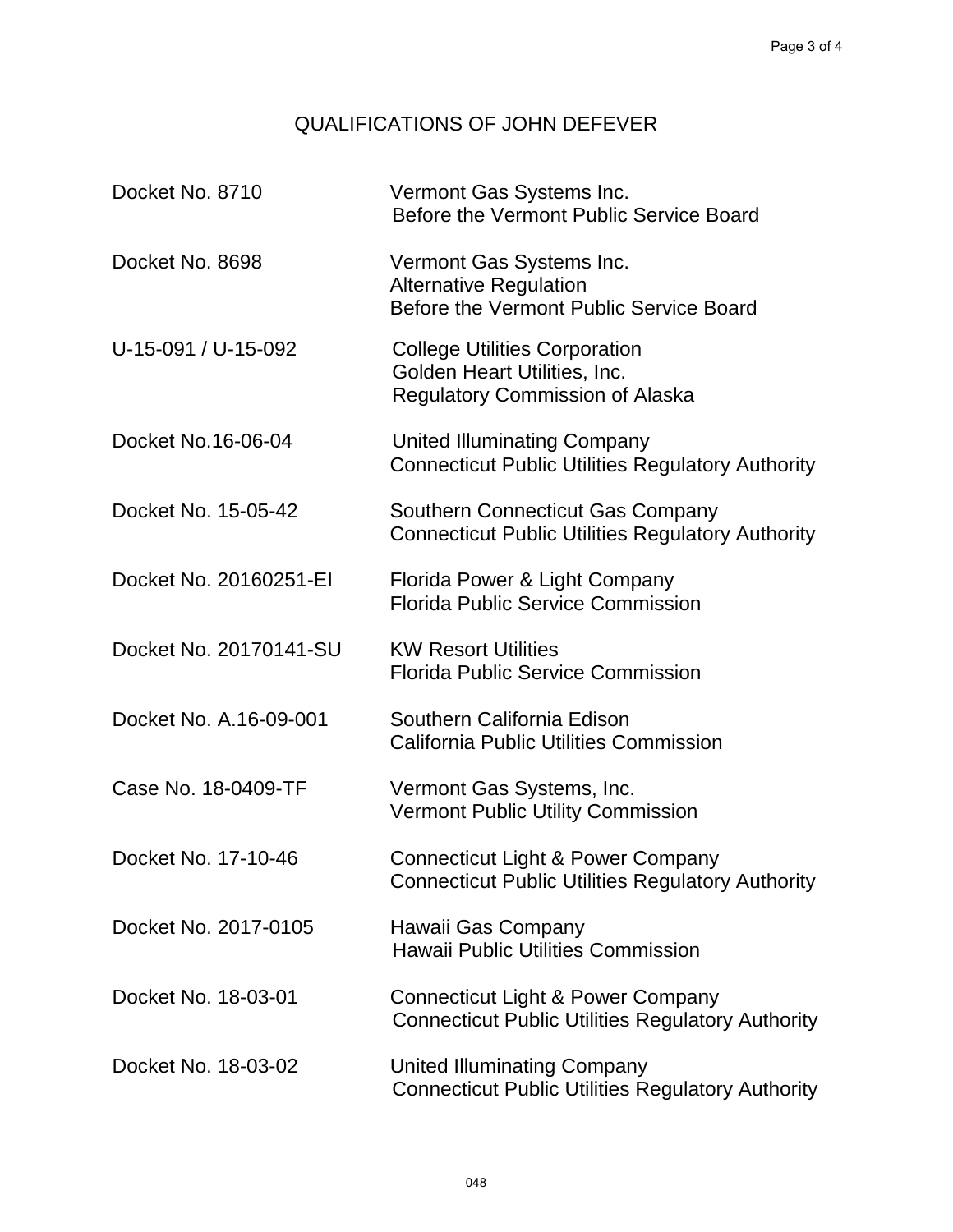| Docket No. A.17-11-009   | Pacific Gas & Electric<br>California Public Utilities Commission                                           |
|--------------------------|------------------------------------------------------------------------------------------------------------|
| Docket No. 18-05-16      | <b>Connecticut Natural Gas</b><br><b>Connecticut Public Utilities Regulatory Authority</b>                 |
| Docket No. 18-05-10      | Yankee Gas<br><b>Connecticut Public Utilities Regulatory Authority</b>                                     |
| Docket No. 18-11-12      | <b>Connecticut Light &amp; Power Company</b><br><b>Connecticut Public Utilities Regulatory Authority</b>   |
| Docket No. 18-07-10      | <b>SJW Group and Connecticut Water Service</b><br><b>Connecticut Public Utilities Regulatory Authority</b> |
| Docket No. RPU-2019-0001 | Interstate Power and Light<br><b>Iowa Utilities Board</b>                                                  |
| Docket No. 2018-0388     | Kona Water Service Company<br><b>Hawaii Public Utilities Commission</b>                                    |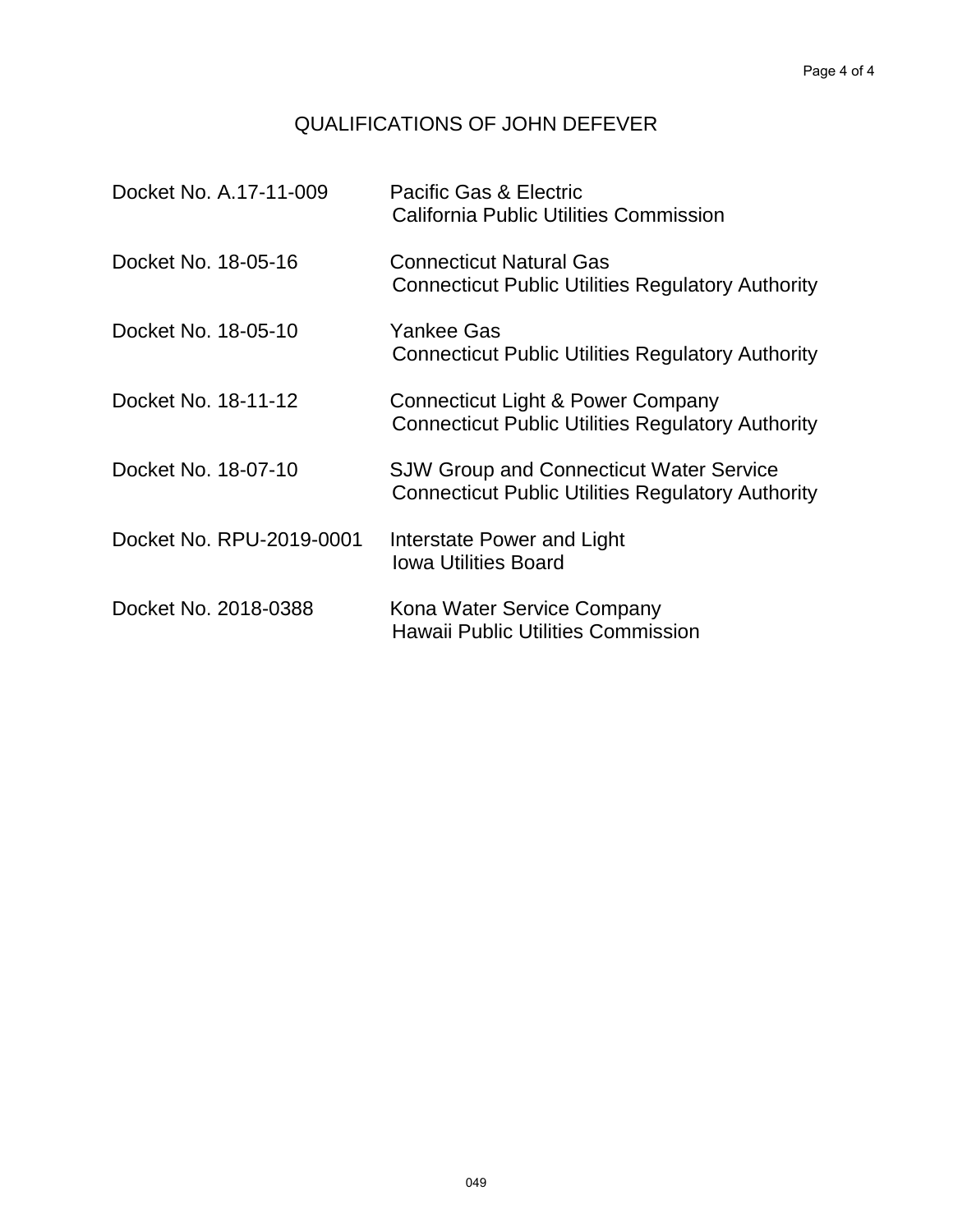## PUBLIC SERVICE COMPANY OF NEW HAMPSHIRE D/B/A EVERSOURCE ENERGY DOCKET NO. DE 19-057

## EXHIBIT\_\_(L&A-1) ACCOMPANYING THE DIRECT TESTIMONY OF JOHN DEFEVER ON BEHALF OF THE OCA

## TABLE OF CONTENTS

| Sch.          |                                                                     |
|---------------|---------------------------------------------------------------------|
| No.           | Schedule Title                                                      |
| A             | <b>Overall Financial Summary</b>                                    |
| $A-1$         | <b>Gross Revenue Conversion Factor</b>                              |
|               |                                                                     |
| B             | <b>Adjusted Distribution Rate Base</b>                              |
| $B-1$         | <b>Cash Working Capital</b>                                         |
| $B-2$         | Plant In Service                                                    |
| $B-3$         | <b>Accumulated Depreciation</b>                                     |
| $B-4$         | Materials & Supplies                                                |
|               |                                                                     |
| $\mathcal{C}$ | Distribution Operating Income Adjustments                           |
| $C-1$         | Payroll Expense                                                     |
| $C-2$         | <b>Amortization of Deferred Assets</b>                              |
| $C-3$         | Vegetation Management-Unpaid Bills from Consolidated Communications |
| $C-4$         | <b>BOD</b> Costs                                                    |
| $C-5$         | <b>Non-Industry Membership Dues</b>                                 |
| $C-6$         | <b>Benefits</b>                                                     |
| $C-7$         | <b>SERP</b>                                                         |
| $C-8$         | Non-SERP                                                            |
| $C-9$         | <b>Severance Expense</b>                                            |
| $C-10$        | Insurance Expense - EIM/NEIL Credits                                |
| $C-11$        | Variable Compensation                                               |
| $C-12$        | D&O Expense                                                         |
| $C-13$        | <b>Depreciation Expense</b>                                         |
| $C-14$        | <b>Interest Synchronization</b>                                     |
| $C-15$        | Payroll Tax Expense                                                 |
| $C-16$        | Income Tax Expense - Impact of Adjustments                          |
|               |                                                                     |

### D Rate of Return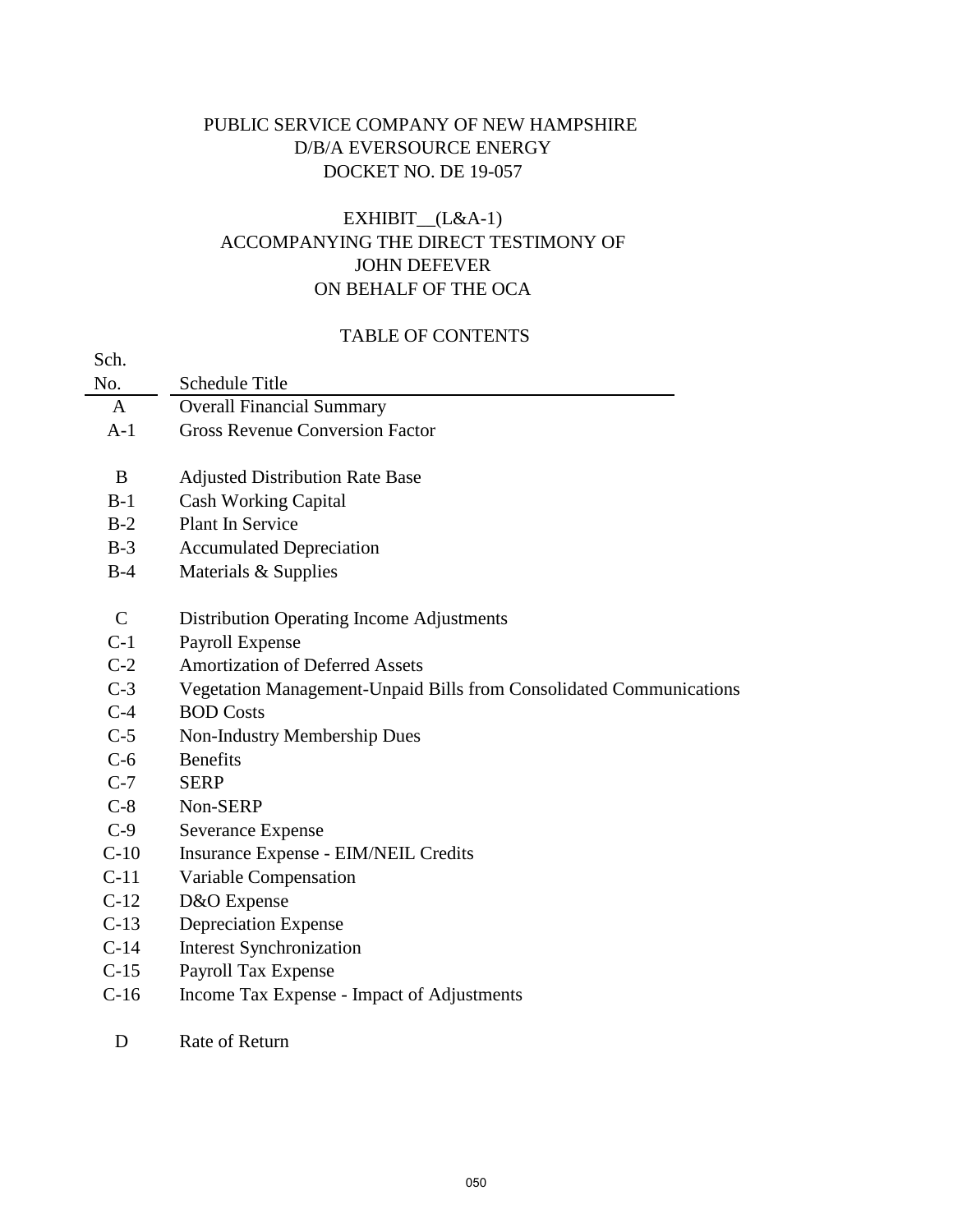## Overall Financial Summary

| Line<br>$\underline{\mathrm{No}}$ | Description                                |              | Rate Year<br>Per PSNH<br>Amount | Rate Year<br>Per OCA<br>Amount |                          | <b>OCA</b><br>Reference    |
|-----------------------------------|--------------------------------------------|--------------|---------------------------------|--------------------------------|--------------------------|----------------------------|
| $\mathbf{1}$                      | Rate Base, as adjusted                     |              | \$1,215,667,897                 |                                | \$1,177,430,846          | Schedule B                 |
| 2                                 | Operating Income, as adjusted              | $\mathbb{S}$ | 41,944,680                      | \$                             | 58,933,672               | Schedule C                 |
| 3                                 | <b>Earned Rate of Return</b>               |              | 3.45%                           |                                | 5.01%                    | L.2 / L.1                  |
| $\overline{4}$                    | Requested rate of return / cost of capital |              | 7.62%                           |                                | 6.45%                    | Schedule D                 |
| 5                                 | <b>Required Operating Income</b>           | \$           | 92,590,130                      | \$                             | 75,923,096               | L.1 X L.4                  |
| 6                                 | Income Sufficiency / (Deficiency)          | \$           | (50,645,450)                    | \$                             | $(16,989,424)$ L.2 - L.5 |                            |
| 7                                 | <b>Gross Revenue Conversion Factor</b>     |              | 1.371422                        |                                | 1.371422                 | Schedule A-1               |
| 8                                 | Revenue (Increase)/Decrease required       |              | $(\$69,456,299)$                |                                | $(\$23,299,674)$         | L. 6 X L.7                 |
| 9                                 | Uncollectible Adjustment                   |              | (456, 397)                      |                                |                          | $(153,102)$ L. 8 x 0.6571% |
| 10                                | Total (Increase)/Decrease required         |              | (69, 912, 696)                  |                                | $(23,452,776)$ L.8 + L.9 |                            |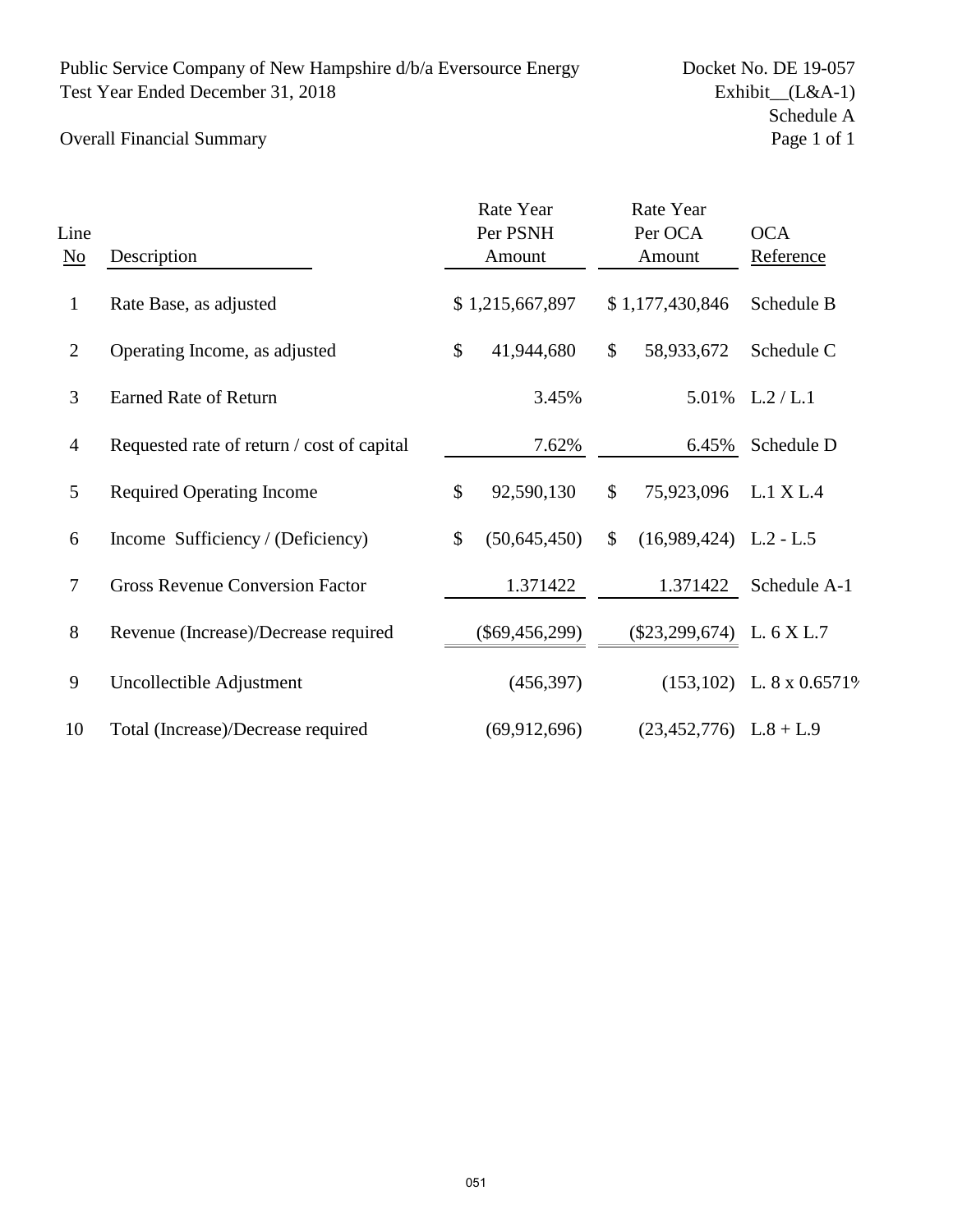### Gross Revenue Conversion Factor

Schedule A-1<br>Page 1 of 1

#### Per PSNH

|      |                                                | <b>Test Year</b> |                  |                  |
|------|------------------------------------------------|------------------|------------------|------------------|
| Line |                                                | Ended            | Adjusted         | <b>Test Year</b> |
| No.  | Description                                    | 12/31/2018       | <b>Test Year</b> | Pro Forma        |
| 1    | <b>Operating Revenue Percentage</b>            | 100.0000%        | 100.0000%        | 100.0000%        |
| 2    | Less: New Hampshire corporate business tax     | 7.9000%          | 7.9000%          | 7.7000%          |
| 3    | Operating revenue percentage after state taxes | 92.1000%         | 92.1000%         | 92.3000%         |
| 4    | Federal income tax rate                        | 21.0000%         | 21.0000%         | 21.0000\%        |
| 5    | Federal income tax                             | 19.3410\%        | 19.3410\%        | 19.3830\%        |
| 6    | Operating income after Federal income tax      | 72.7590%         | 72.7590%         | 72.9170\%        |
| 7    | <b>Gross Revenue Conversion Factor</b>         | 137.440%         | 137.440%         | 137.142%         |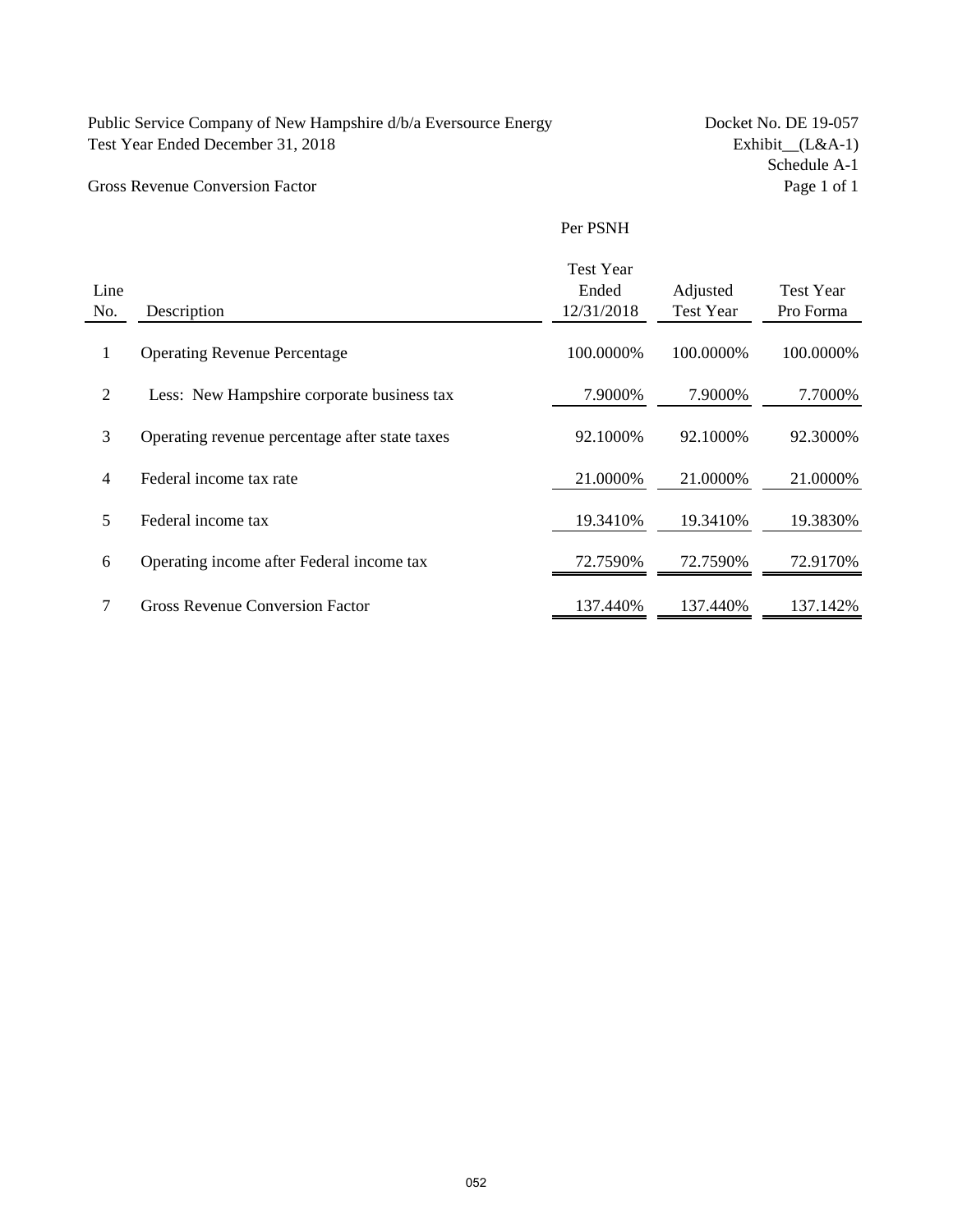#### Adjusted Distribution Rate Base

Schedule B<br>Page 1 of 1

| Line |                                 | <b>PSNH</b>     |    | <b>OCA</b>      |                                |
|------|---------------------------------|-----------------|----|-----------------|--------------------------------|
| No.  | Description                     | Rate Year       |    | Rate Year       | Reference                      |
|      | Rate Year Rate Base             | \$1,215,667,897 |    | \$1,215,667,897 | Schedule EHC/TMD-36 (Perm)     |
|      | Adjustments:                    |                 |    |                 |                                |
| 3    | <b>Cash Working Capital</b>     |                 | \$ | 3.429.658       | L&A Schedule B-1               |
|      | Plant In Service                |                 | \$ |                 | (42,228,517) L&A Schedule B-2  |
|      | Materials & Supplies            |                 | \$ |                 | $(1,705,697)$ L&A Schedule B-4 |
| 6    | <b>Accumulated Depreciation</b> |                 | \$ | 2,267,505       | L&A Schedule B-3               |
|      | <b>Total Adjustments</b>        |                 | £. | (38, 237, 051)  |                                |
| 8    | Adjusted Rate Base, per OCA     | \$1,215,667,897 |    | 1,177,430,846   |                                |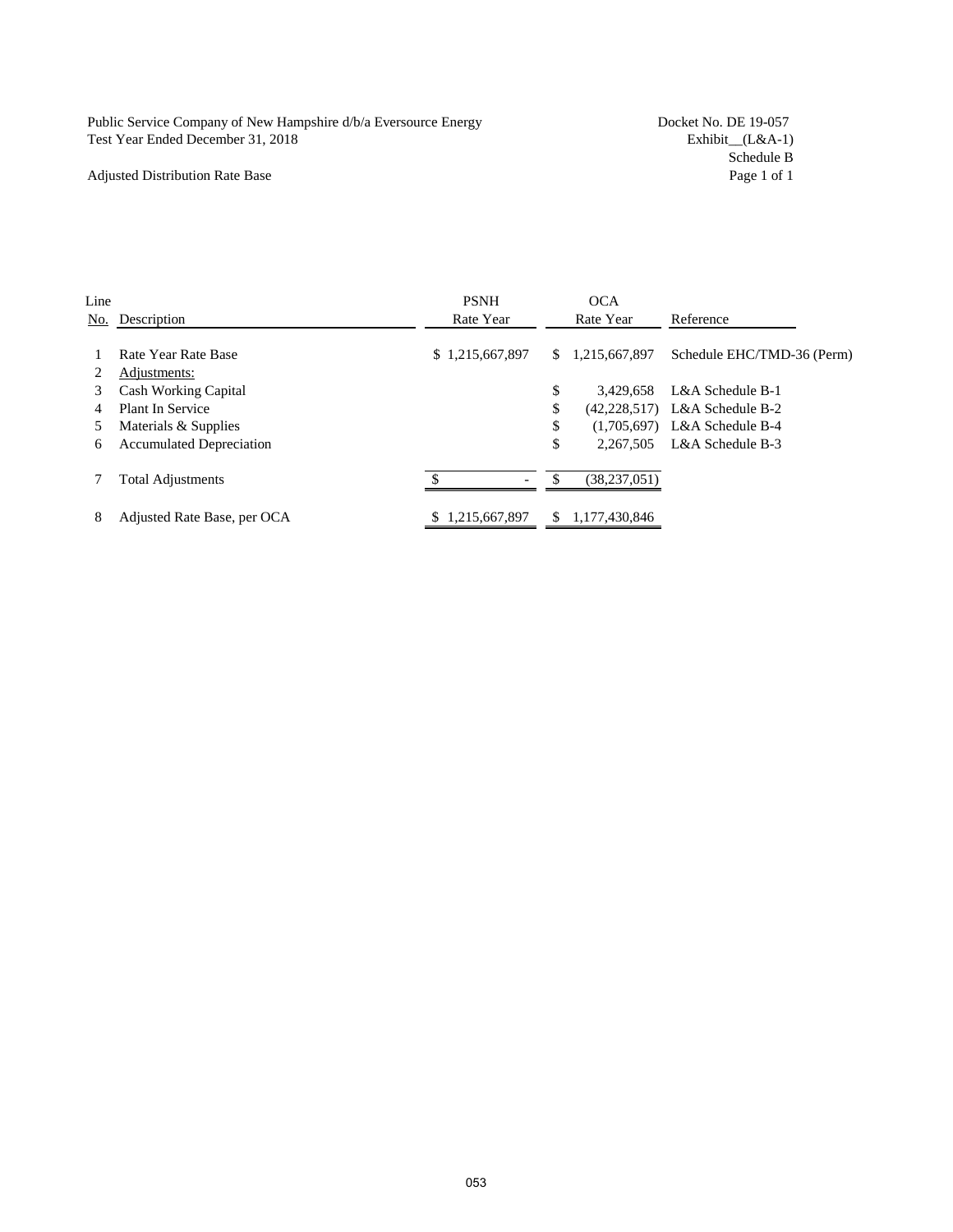Cash Working Capital

|         | Lead / Lag Study<br><b>Test Year</b>           |                |                     |           |                     |               |                   |               |                               |                   |
|---------|------------------------------------------------|----------------|---------------------|-----------|---------------------|---------------|-------------------|---------------|-------------------------------|-------------------|
|         |                                                | (1)<br>Revenue | (2)                 | (3)       | (4)<br>Annual       | (5)           | (6)<br>OCA Annual | (7)           | (8)<br><b>Working Capital</b> | (9)<br>Lead (Lag) |
| Line    |                                                | Lag            | <b>Expense Lead</b> | Net Days  | <b>Distribution</b> |               | Distribution      | Daily Expense | Requested                     | Days              |
| No.     | Category                                       | (Days)         | (Days)              | $(1)-(2)$ | Expense             | OCA Adj       | Expense           | (6/365)       | $(7)$ * $(3)$                 | Reference         |
|         | (A)                                            |                |                     |           | (B)                 |               |                   |               | (G)                           |                   |
|         | <b>O&amp;M Expenses</b>                        |                |                     |           |                     |               |                   |               |                               |                   |
| 2       | Payroll                                        | 45.79          | 11.97               | 33.82     | 54,496,899<br>\$    | 388.128       | 54, 108, 771      | 148,243       | 5,014,093<br>S                | Page 4            |
| 3       | Payroll Incentive                              | 45.79          | 270.00              | (224.21)  | 7,613,826           | 5,329,678     | 2,284,148         | 6,258         | \$<br>(1,403,100)             | N/A               |
|         | <b>Employee Benefits</b>                       | 45.79          | 11.96               | 33.83     | 16.022.044          | 114,109       | 15,907,935        | 43.583        | 1,474,273<br><sup>\$</sup>    | Page 5            |
| 5       | <b>Regulatory Assessments</b>                  | 45.79          | 12.10               | 33.69     | 4,766,319           |               | 4,766,319         | 13.058        | <b>S</b><br>439,944           | Page 6            |
| 6       | Insurance Expense & Injuries & Damages         | 45.79          | (158.71)            | 204.50    | 2,480,664           | 109,269       | 2,371,395         | 6,497         | 1,328,630<br><sup>\$</sup>    | Page 7            |
| 7       | Other O&M                                      | 45.79          | 45.95               | (0.16)    | 82,348,437          | 2,730,366     | 79,618,072        | 218,132       | $\mathcal{S}$<br>(34, 839)    | Page 8            |
| 8       | Total Operation and Maintenance                |                |                     |           | 167,728,189         |               | 159,056,639       |               | S<br>6,819,001                |                   |
| 9       | Taxes:                                         |                |                     |           |                     |               |                   |               |                               |                   |
| 10      | <b>Local Property</b>                          | 45.79          | (25.41)             | 71.20     | 47,399,353          |               | 47,399,353        | 129,861       | 9,246,483<br><sup>\$</sup>    | Page 9            |
| 11      | <b>Payroll Taxes</b>                           | 45.79          | 11.98               | 33.82     | 5,138,032           | 58,826        | 5,079,206         | 13,916        | <sup>\$</sup><br>470,573      | Page 10           |
| 12      | Federal Income Taxes                           | 45.79          | 30.01               | 15.78     | 6,521,146           | (6, 192, 704) | 12,713,850        | 34,832        | 549,660<br><sup>\$</sup>      | Page 11           |
| 13      | NH Profit and Enterprise Taxes                 | 45.79          | 31.99               | 13.80     | 2,772,786           |               | 2,772,786         | 7,597         | 104,837<br>-S                 | Page 12           |
| 14      | <b>Total Taxes</b>                             |                |                     |           | 61,831,317          |               | 67,965,195        |               | \$10,371,554                  |                   |
| 15      | Weighted Net Lag Days                          |                |                     |           |                     |               |                   |               | 27.64                         |                   |
| 16      | Percentage                                     |                |                     |           |                     |               |                   |               | 7.57%                         |                   |
| 17      | Total Distribution Working Capital per OCA     |                |                     |           |                     |               |                   |               | \$17,190,555                  |                   |
| 18      | Total Distribution Working Capital per Company |                |                     |           |                     |               |                   |               | 13,760,897                    |                   |
| 19      | OCA Adjustment                                 |                |                     |           |                     |               |                   |               | 3,429,658<br>-S               |                   |
| Source: |                                                |                |                     |           |                     |               |                   |               |                               |                   |

Source: Attachment EHC/TMD-2 (Perm) Schedule EHC/TMD-1 (Perm)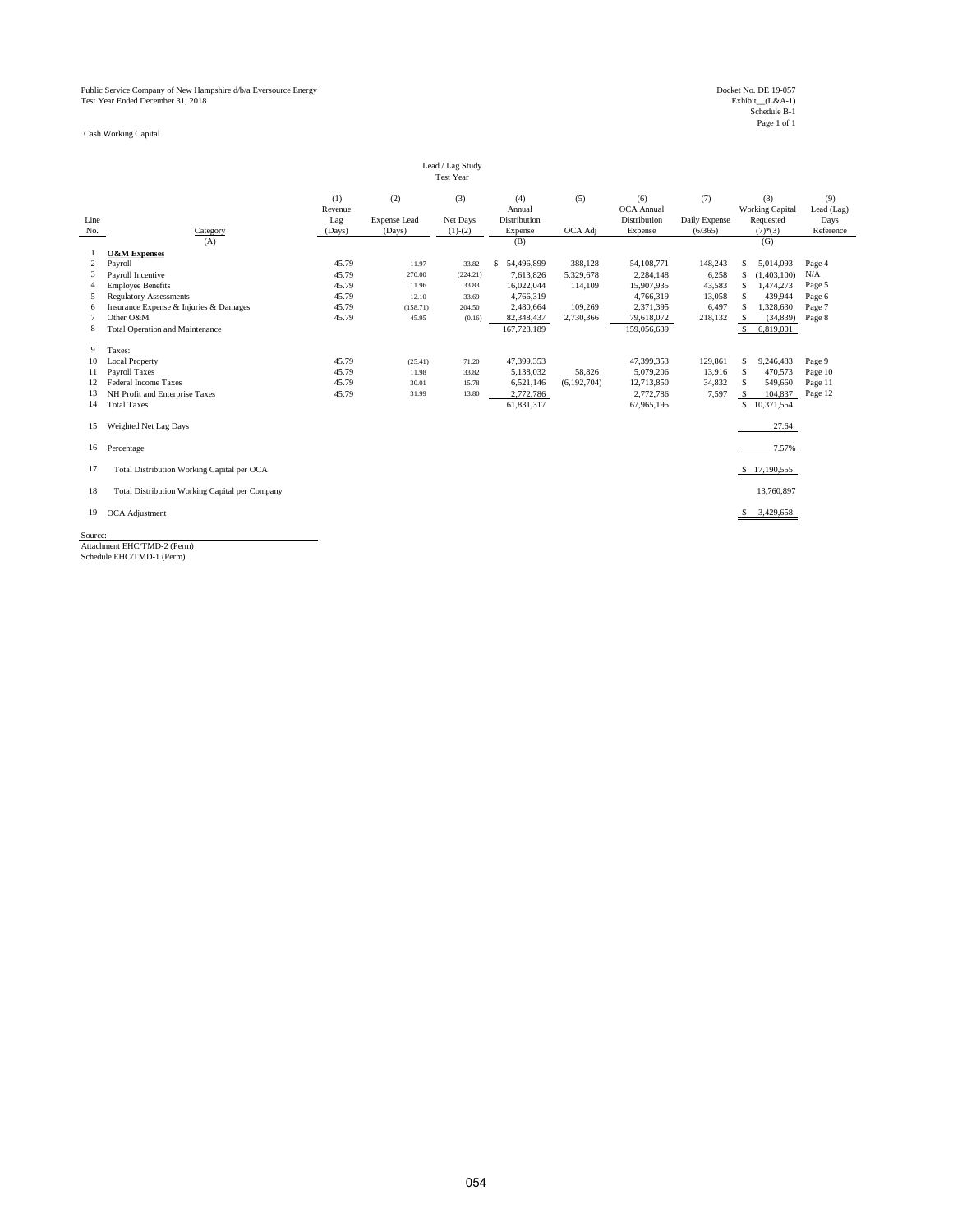Public Service Company of New Hampshire d/b/a Eversource Energy Docket No. DE 19-057 Test Year Ended December 31, 2018 Exhibit\_(L&A-1)

Plant In Service

Schedule B-2<br>Page 1 of 1

| Line No. Description | Rate Year |
|----------------------|-----------|
|                      |           |

1 Remove AMR Meters \$ 42,228,517

Source:

Per OCA Witness Paul Alvarez, TS 2-018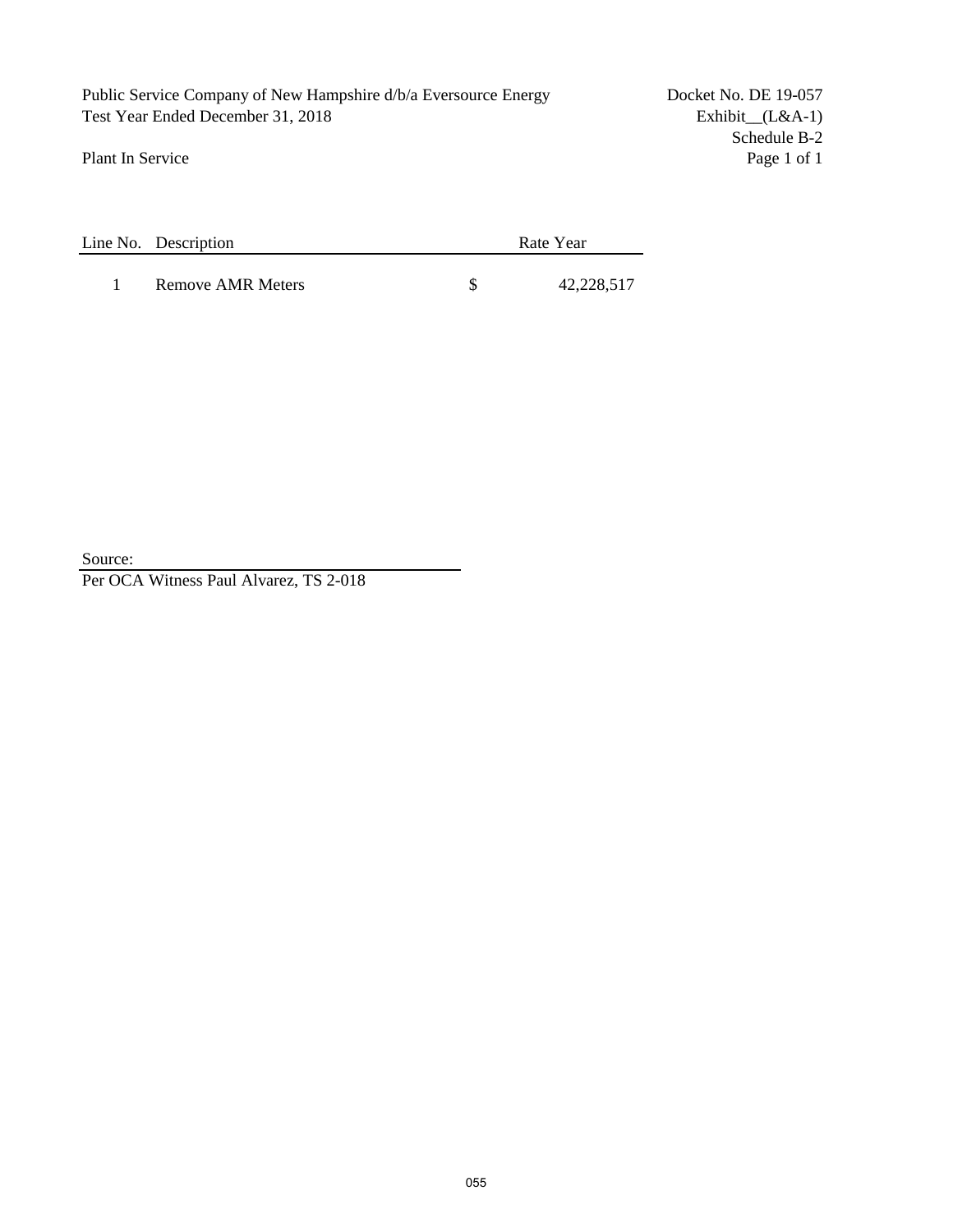Accumulated Depreciation

Line No. Description Rate Year

1 AMR Accumulated Depreciation  $$ 2,267,505$ 

Source:

TS 2-018, Per OCA Witness Paul Alvarez recommendation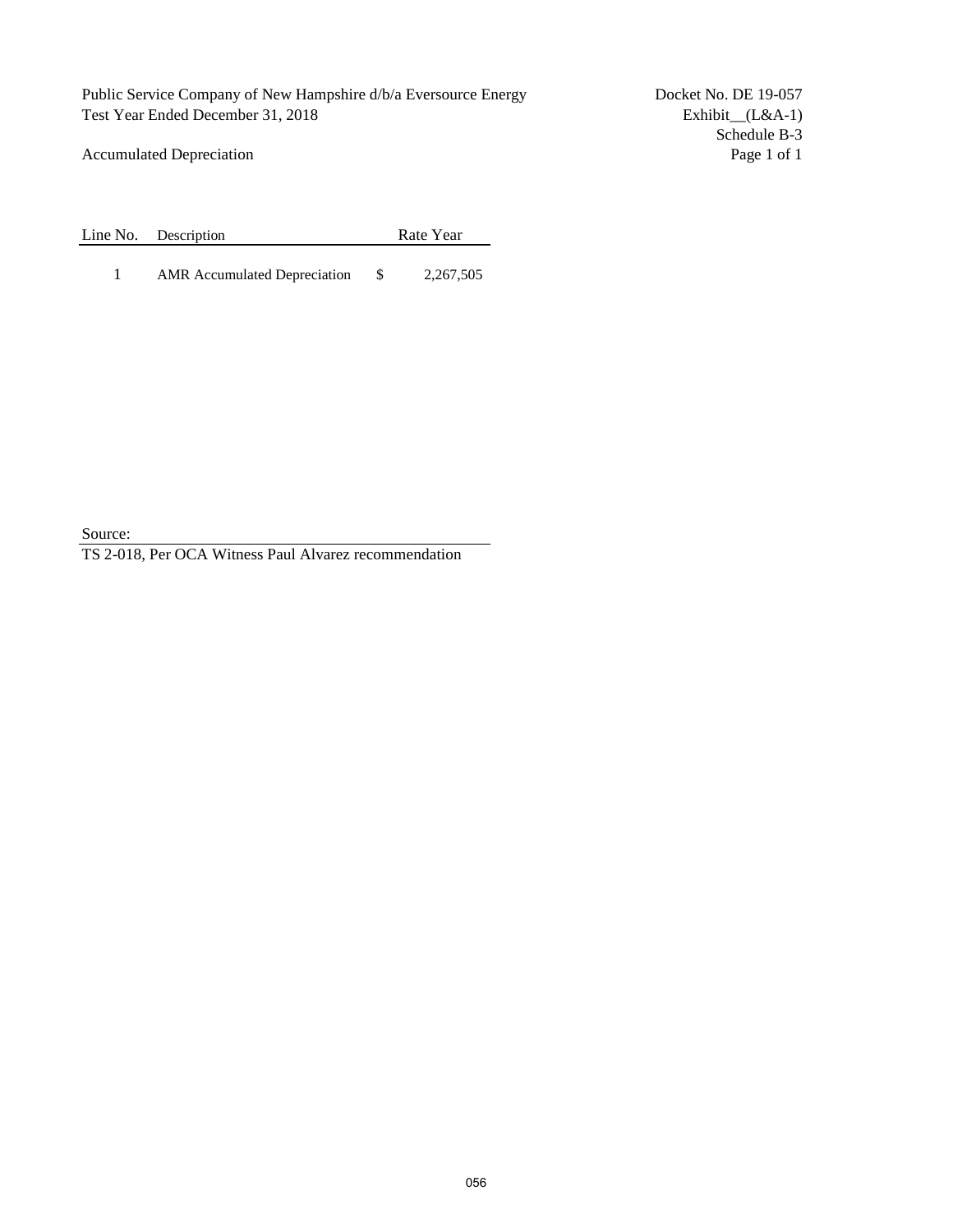Public Service Company of New Hampshire d/b/a Eversource Energy Docket No. DE 19-057 Test Year Ended December 31, 2018 Exhibit\_(L&A-1)

Materials & Supplies

Schedule B-4<br>Page 1 of 1

| Line No. | Description       | Rate Year   | Reference                             |
|----------|-------------------|-------------|---------------------------------------|
|          | Company Amount    |             | 12,213,448 Schedule EHC/TMD-36 (Perm) |
|          | <b>OCA</b> Amount |             | 10,507,751 OCA 8-020                  |
|          | OCA Adjustment    | (1,705,697) |                                       |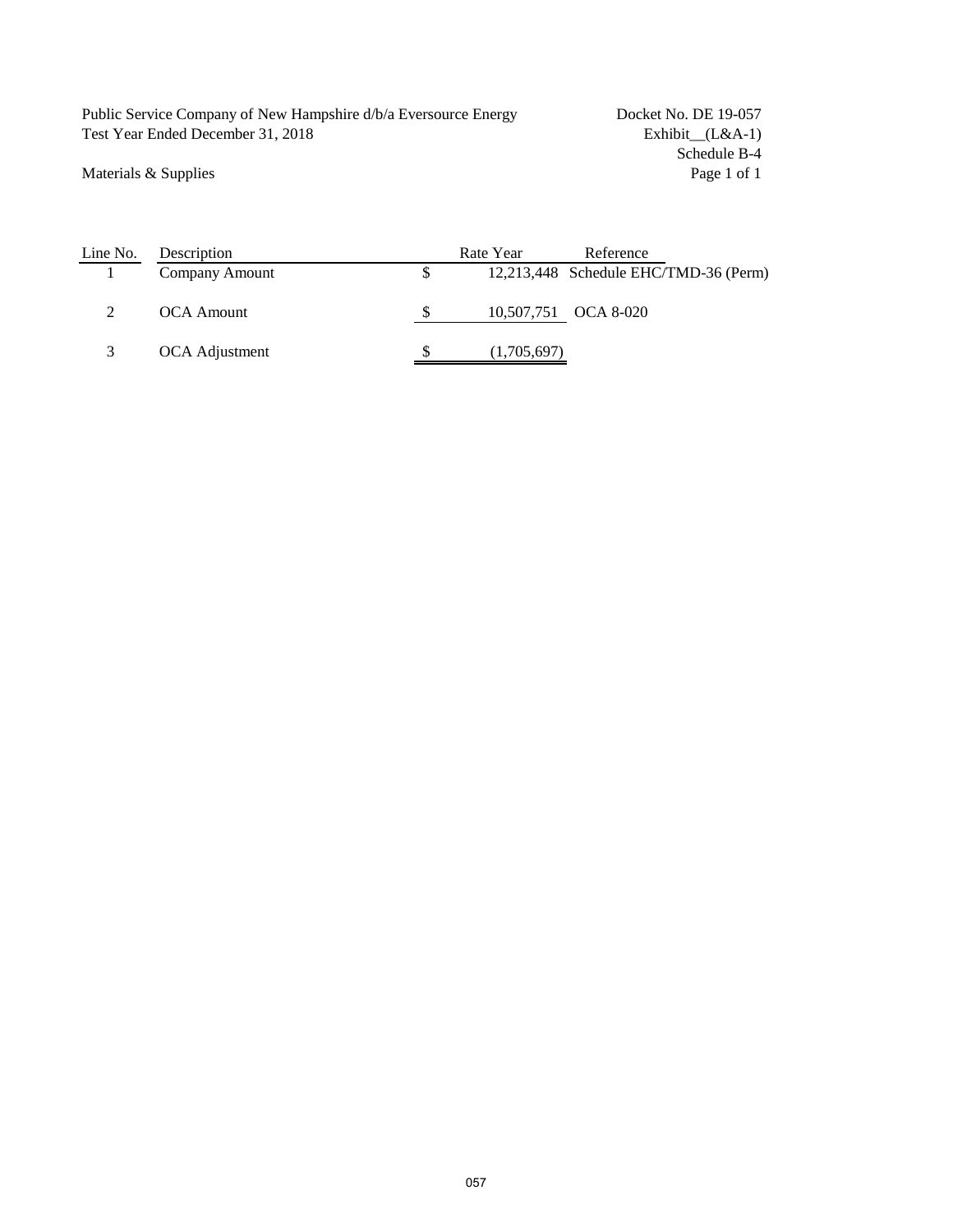Distribution Operating Income Adjustments

Schedule C<br>Page 1 of 1

| Line<br>$\underline{\mathrm{No}}$ | Description                                           |    | <b>OCA</b><br>Rate Year<br>Adjustments | Reference                 |  |
|-----------------------------------|-------------------------------------------------------|----|----------------------------------------|---------------------------|--|
| 1                                 | Rate Year Net Operating Income per Company            | \$ | 41,944,680                             | Schedule EHC/TMD-1 (Perm) |  |
|                                   | <b>Operating and Maintenance Expense Adjustments:</b> |    |                                        |                           |  |
| 2                                 | Non-Industry Dues and memberships                     | \$ | 52,475                                 | Schedule C-5              |  |
| 3                                 | <b>Employee benefits</b>                              | \$ | 114,109                                | Schedule C-6              |  |
| 4                                 | Insurance Expense - EIM/NEIL Credits                  | \$ | 58,915                                 | Schedule C-10             |  |
| 5                                 | Directors & Officers Liability                        | \$ | 50,354                                 | Schedule C-12             |  |
| 6                                 | Payroll Expense                                       | \$ | 388,128                                | Schedule C-1              |  |
| 7                                 | Variable Compensation                                 | \$ | 5,329,678                              | Schedule C-11             |  |
| 8                                 | Vegetation Management - Unpaid bills                  | \$ | 1,213,743                              | Schedule C-3              |  |
| 9                                 | <b>SERP</b>                                           | \$ | 897,287                                | Schedule C-7              |  |
| 10                                | Non-SERP                                              | \$ | 339,992                                | Schedule C-8              |  |
| 11                                | Severance Expense                                     | \$ | 57,136                                 | Schedule C-9              |  |
| 12                                | <b>BOD Costs</b>                                      | \$ | 169,733                                | Schedule C-4              |  |
| 13                                | Depreciation                                          | \$ | 4,535,009                              | Schedule C-13             |  |
| 14                                | <b>Amortization of Deferred Assets</b>                | \$ | 9,467,644                              | Schedule C-2              |  |
|                                   | <b>Other Taxes</b>                                    |    |                                        |                           |  |
| 15                                | Payroll Tax                                           | \$ | 58,826                                 | Schedule C-15             |  |
| 16                                | <b>Income Taxes</b>                                   | \$ | (6,192,704)                            | Schedule C-16             |  |
| 17                                | <b>Interest Synchronization</b>                       | \$ | 448,668                                | Schedule C-14             |  |
| 18                                | Operating Income                                      | \$ | 58,933,672                             |                           |  |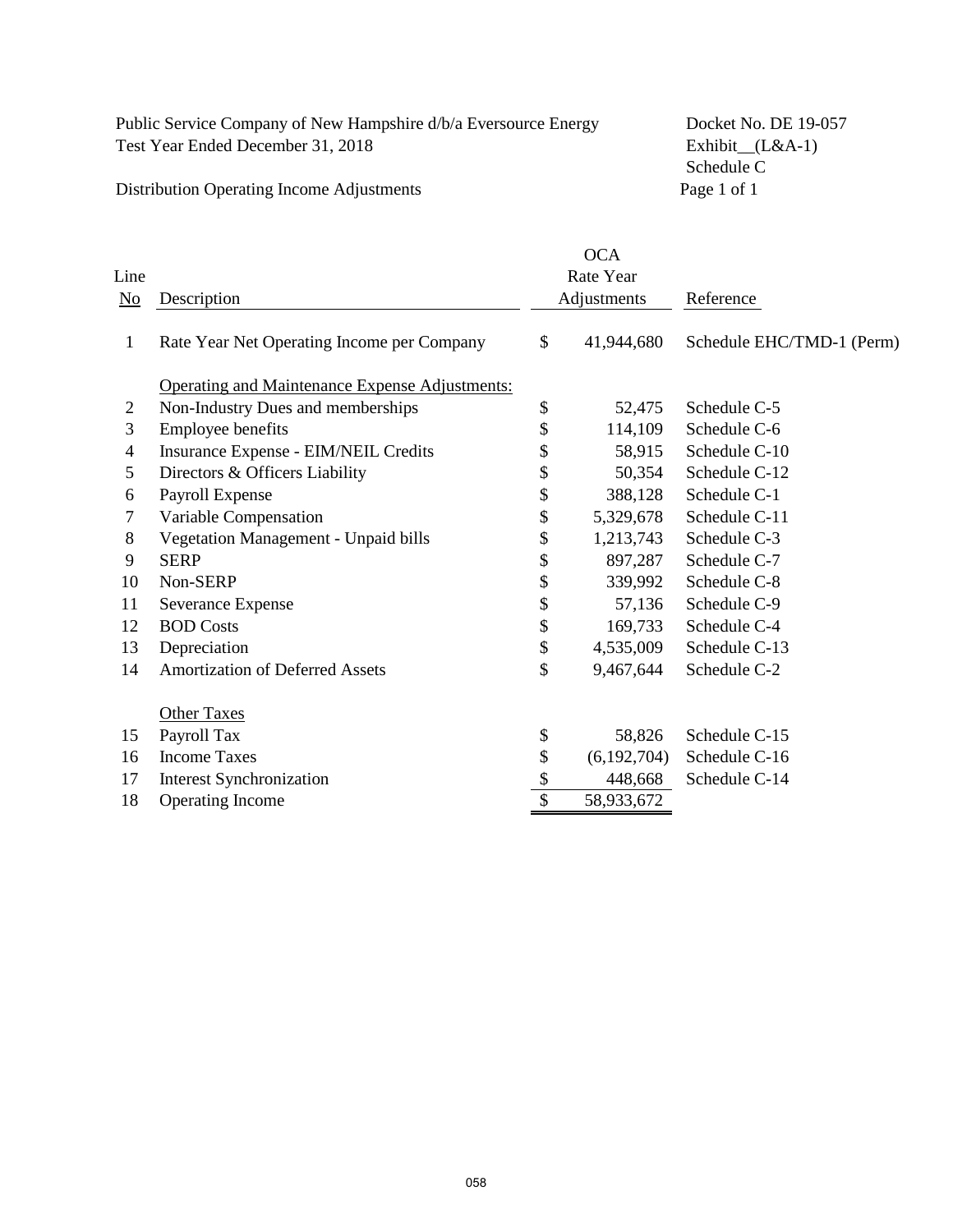#### Payroll Expense

Schedule C-1<br>Page 1 of 1

| Line No. | Description                              |          | Rate Year | Reference                 |
|----------|------------------------------------------|----------|-----------|---------------------------|
|          | 10 Cybersecurity Unfilled Positions      | \$       |           | $71,190$ \$7,119 * 10     |
| 2        | 3 Troubleshooter Unfilled Positions      | <b>S</b> |           | $316,938$ \$105,646 $*$ 3 |
| 3        | <b>Total Unfilled Positions</b>          |          | 388,128   |                           |
| 4        | <b>OCA Unfilled Positions Adjustment</b> |          | 388,128   |                           |

| <b>Average Cyber Security Salary</b>   | $$99,671/14 = $7,119$   |
|----------------------------------------|-------------------------|
| Average Expanded Troubleshooter Salary | $$528,231/5 = $105,646$ |

Cyber Security employees are Eversource Service Company employees. This amount is 8% of the Labor O&M that is allocated to PSNH.

Source:

OCA 1-024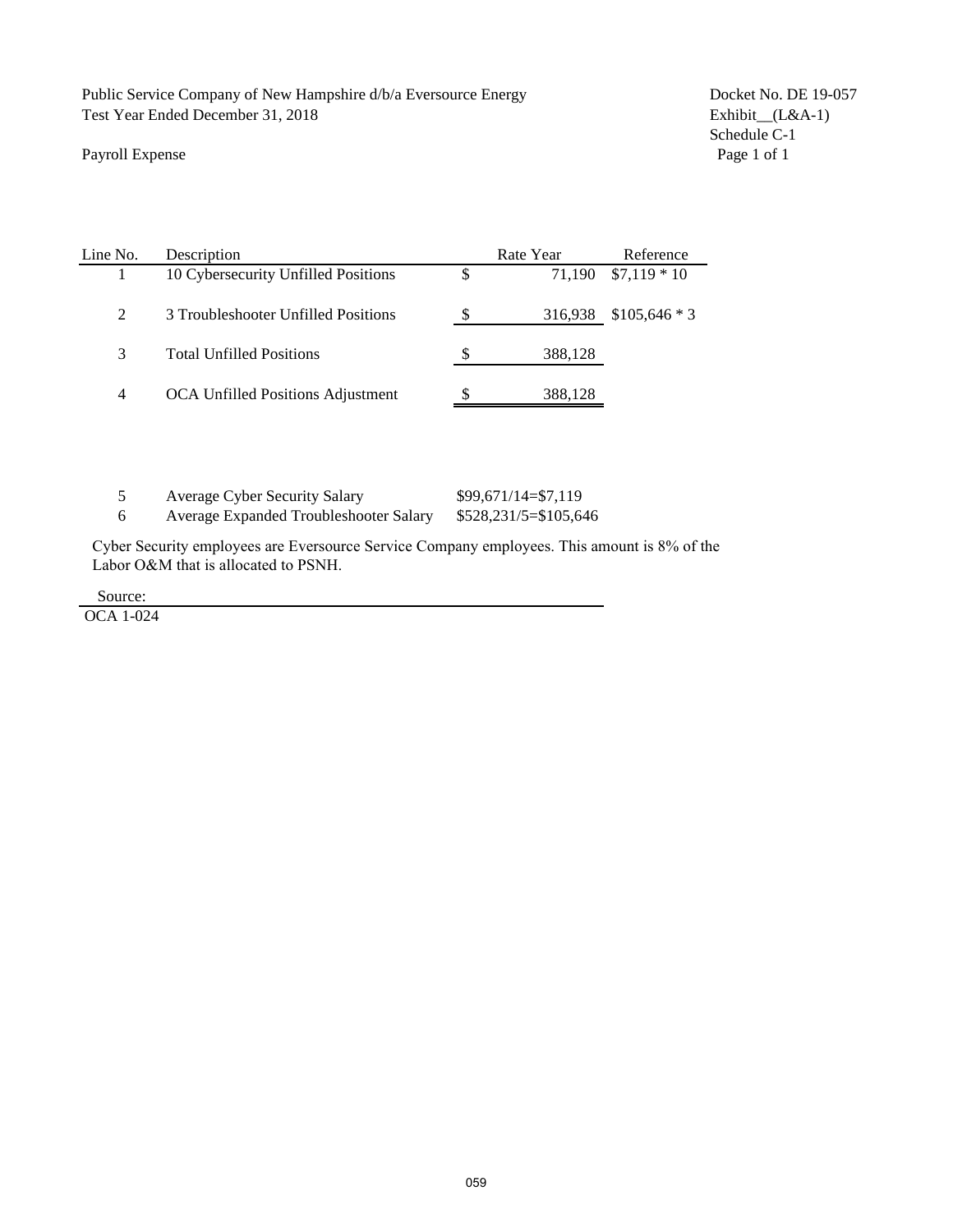Public Service Company of New Hampshire d/b/a Eversource Energy Docket No. DE 19-057 Test Year Ended December 31, 2018

Exhibit\_(L&A-1)<br>Schedule C-2<br>Page 1 of 1

Amortization of Deferred Assets

|          |                                            | (A)               | (B)         |    | (C)          | (D)                                    | (E)           | (F)                          |
|----------|--------------------------------------------|-------------------|-------------|----|--------------|----------------------------------------|---------------|------------------------------|
|          |                                            | <b>PSNH</b>       | <b>PSNH</b> |    | <b>PSNH</b>  | <b>OCA</b>                             | <b>OCA</b>    | OCA ADJ                      |
| Line No. | Description                                | <b>Total Cost</b> |             |    |              | Amort Period Annual Amort Amort Period |               | Annual Amort (Col F - Col D) |
|          | (A)                                        | (B)               | (C)         |    | (D)          | (E)                                    | (F)           |                              |
|          | Amortization - of Rehab Tax Credit         | (34.044)          |             | S  | (34.044)     |                                        | $(34.044)$ \$ |                              |
| ◠        | Amortization of Deferred Storm Costs       | \$77,563,042      |             |    | \$15,512,608 | 10                                     | 7.756.304     | \$(7,756,304)                |
|          | Amortization of NH PUC Consultant Costs \$ | 336,630           |             |    | 336,630      | 10                                     |               | (336, 630)                   |
| 4        | <b>Amortization of Merger Costs</b>        | \$9.090.203       | 10          | \$ | 909,020      | 10                                     | 909.020       |                              |
|          | <b>Amortization of Environmental Costs</b> | 9.164.729         |             |    | 2.291.182    | 10                                     | 916.473       | \$(1,374,709)                |
| 6        | Total Amortization                         | \$96,120,560      |             |    | \$19,015,397 |                                        | 9.547.753     | \$ (9,467,644)               |

Source Schedule EHC/TMD-30 (perm)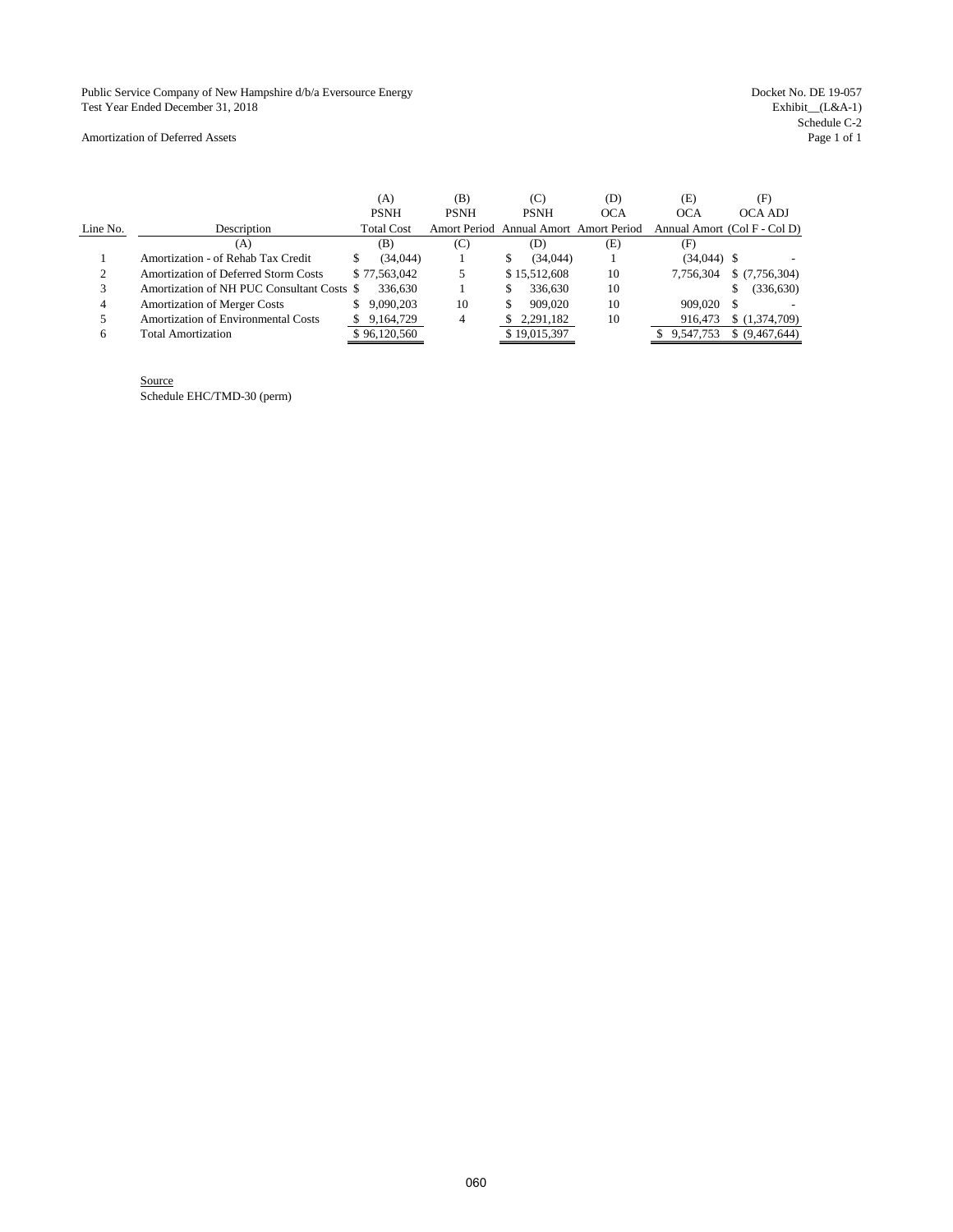Vegetation Management-Unpaid Bills from Consolidated Communications Page 1 of 1

Schedule C-3

| Line No. | Description                   | Rate Year   |
|----------|-------------------------------|-------------|
|          | Company Amount                | \$1,213,743 |
|          | <b>OCA Recommended Amount</b> |             |
| 3        | OCA Adjustment                | (1,213,743) |

Source Schedule EHC/TMD-20 (Perm) page 2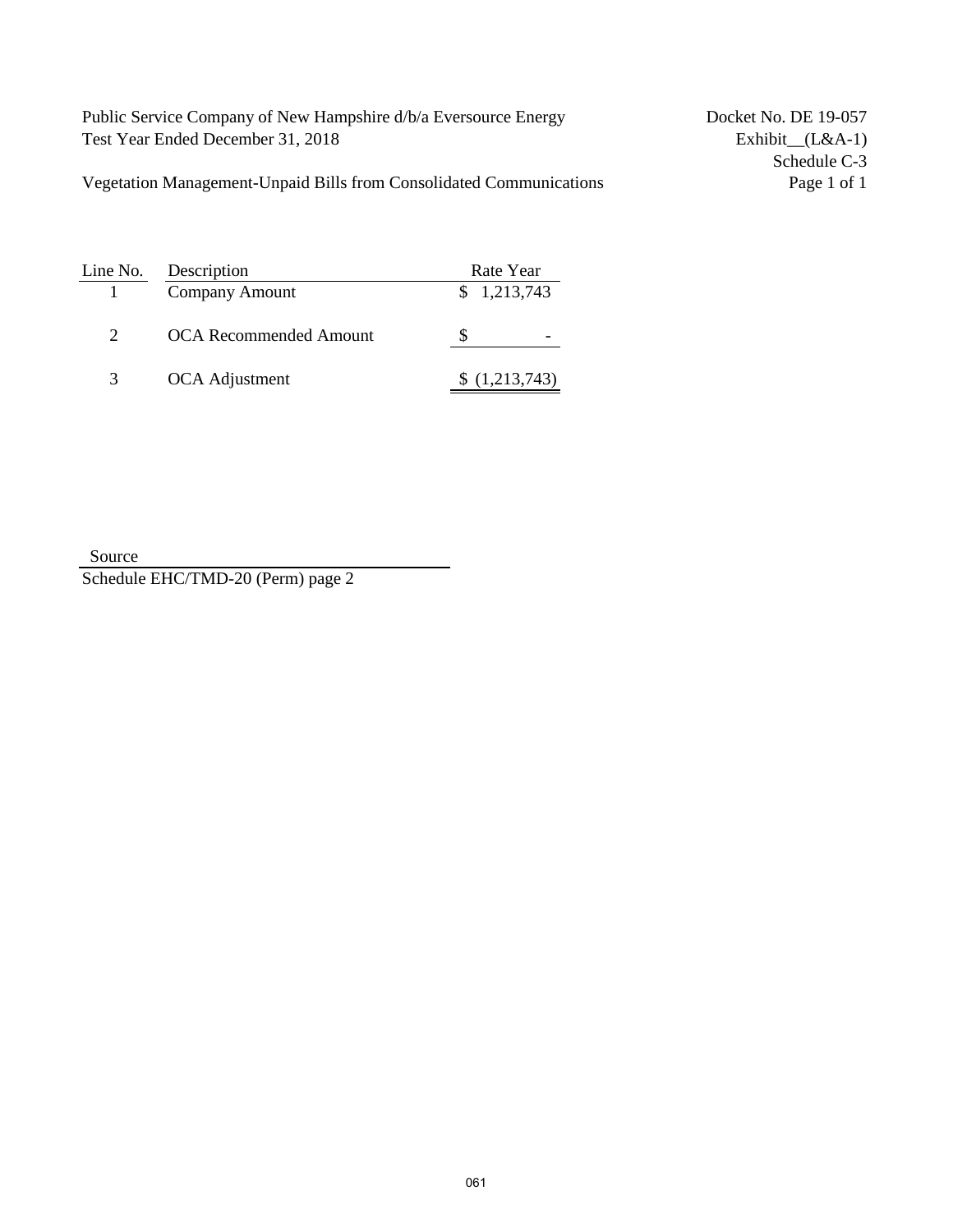Schedule C-4 BOD Costs Page 1 of 1

| Line No.                    | Description                       | Rate Year  |
|-----------------------------|-----------------------------------|------------|
|                             | <b>Company Amount</b>             | 226,310    |
| $\mathcal{D}_{\mathcal{L}}$ | Percent allocated to shareholders | 75%        |
| $\mathcal{R}$               | OCA Adjustment                    | (169, 733) |

Source:

OCA 1-066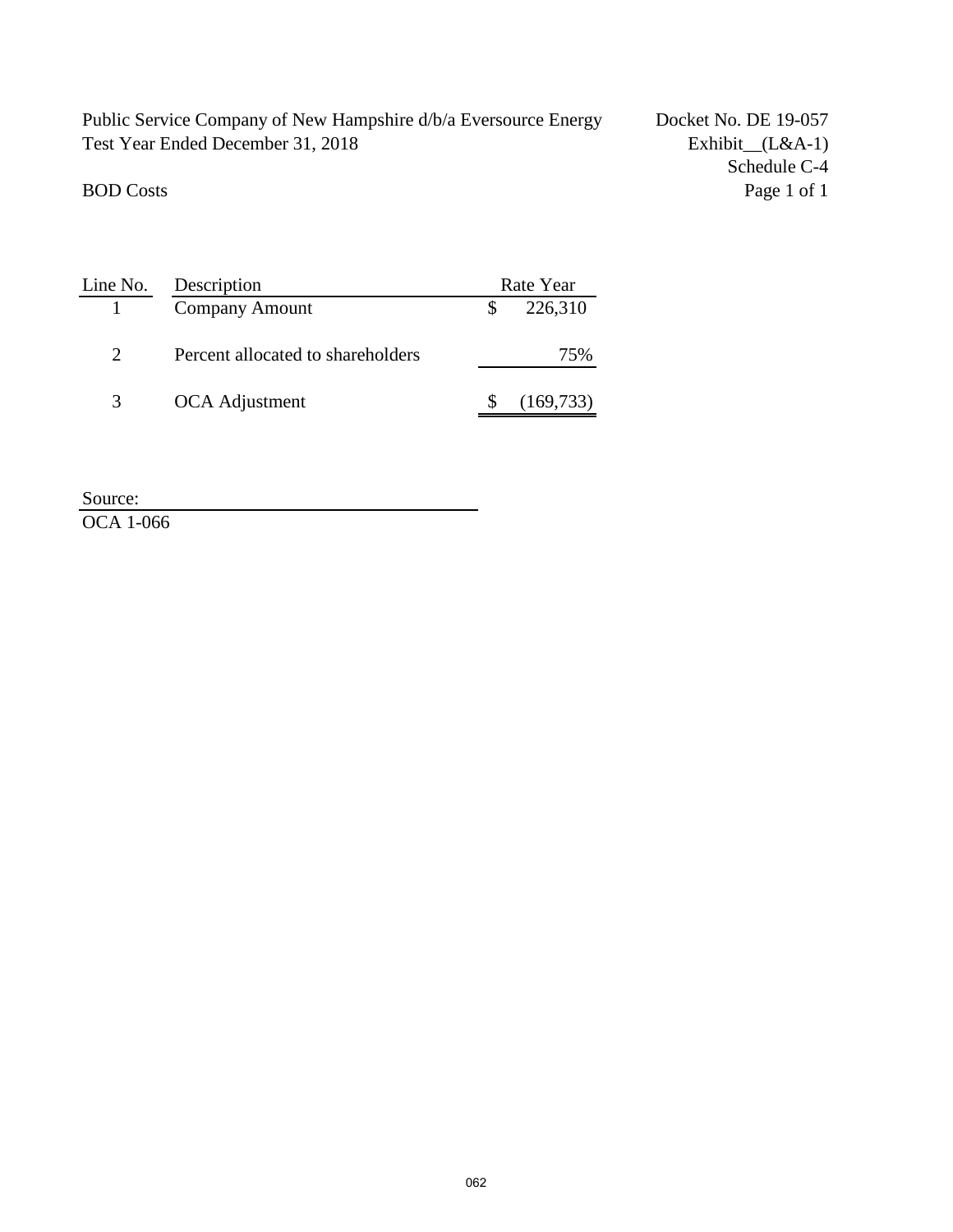Schedule C-5<br>Page 1 of 1

Non-Industry Membership Dues

|                |                                               | <b>PSNH</b>   |               | <b>OCA</b> |                           | <b>OCA</b>                      |
|----------------|-----------------------------------------------|---------------|---------------|------------|---------------------------|---------------------------------|
| Line No.       | Description                                   | Rate Year     |               | Rate Year  |                           | Adjustment                      |
|                |                                               | (a)           |               | (b)        |                           | (c)                             |
|                |                                               |               |               |            |                           | $(Col a x 50%) (Col b - Col a)$ |
| 1              | Business & Industry Assoc                     | \$<br>16,721  | \$            | 8,361      | \$                        | (8,361)                         |
| $\overline{2}$ | <b>Greater Manchester Chamber of Commerce</b> | \$<br>20,050  | $\mathbb{S}$  | 10,025     | \$                        | (10,025)                        |
| 3              | <b>Exeter Area Chamber of Commerce</b>        | \$<br>1,750   | <sup>\$</sup> | 875        | \$                        | (875)                           |
| 4              | <b>Greater Dover Chamber of Commerce</b>      | \$<br>1,161   | \$            | 581        | \$                        | (581)                           |
| 5              | Greater Nashua Chamber of Commerce            | \$<br>20,000  | \$            | 10,000     | \$                        | (10,000)                        |
| 6              | Greater Keene Chamber of Commerce             | \$<br>2,815   | \$            | 1,408      | \$                        | (1,408)                         |
|                | Greater Derry Londonderry Chamber of Commerce | \$<br>6,575   | <sup>\$</sup> | 3,288      | <sup>\$</sup>             | (3,288)                         |
| 8              | New Hampshire High Technology Council         | \$<br>1,750   | \$            | 875        | \$                        | (875)                           |
| 9              | <b>NH</b> Grocers Association                 | \$<br>7,000   | \$            | 3,500      | \$.                       | (3,500)                         |
| 10             | Northern Gateway Chamber of Commerce          | \$<br>1,000   | \$            | 500        | S                         | (500)                           |
| 11             | <b>Greater Concord Chamber of Commerce</b>    | \$<br>1,650   | \$            | 825        | \$                        | (825)                           |
| 12             | The Chamber Collaborative of Greater Portsm   | \$<br>2,116   | \$            | 1,058      | <sup>\$</sup>             | (1,058)                         |
| 13             | NH Lodging and Restaurant Association         | \$<br>14,000  | \$            | 7,000      | $\boldsymbol{\mathsf{S}}$ | (7,000)                         |
| 14             | Charges Under \$1,000                         | \$<br>8,362   | \$            | 4,181      | \$                        | (4,181)                         |
| 15             | Total                                         | \$<br>104,950 | $\mathbb{S}$  | 52,475     |                           |                                 |
| 16             | <b>Total OCA Adjustment</b>                   |               |               |            | \$                        | (52, 475)                       |

Source:

Attachment EHC/TMD-1 (Perm) Schedule EHC/TMD-11 (Perm)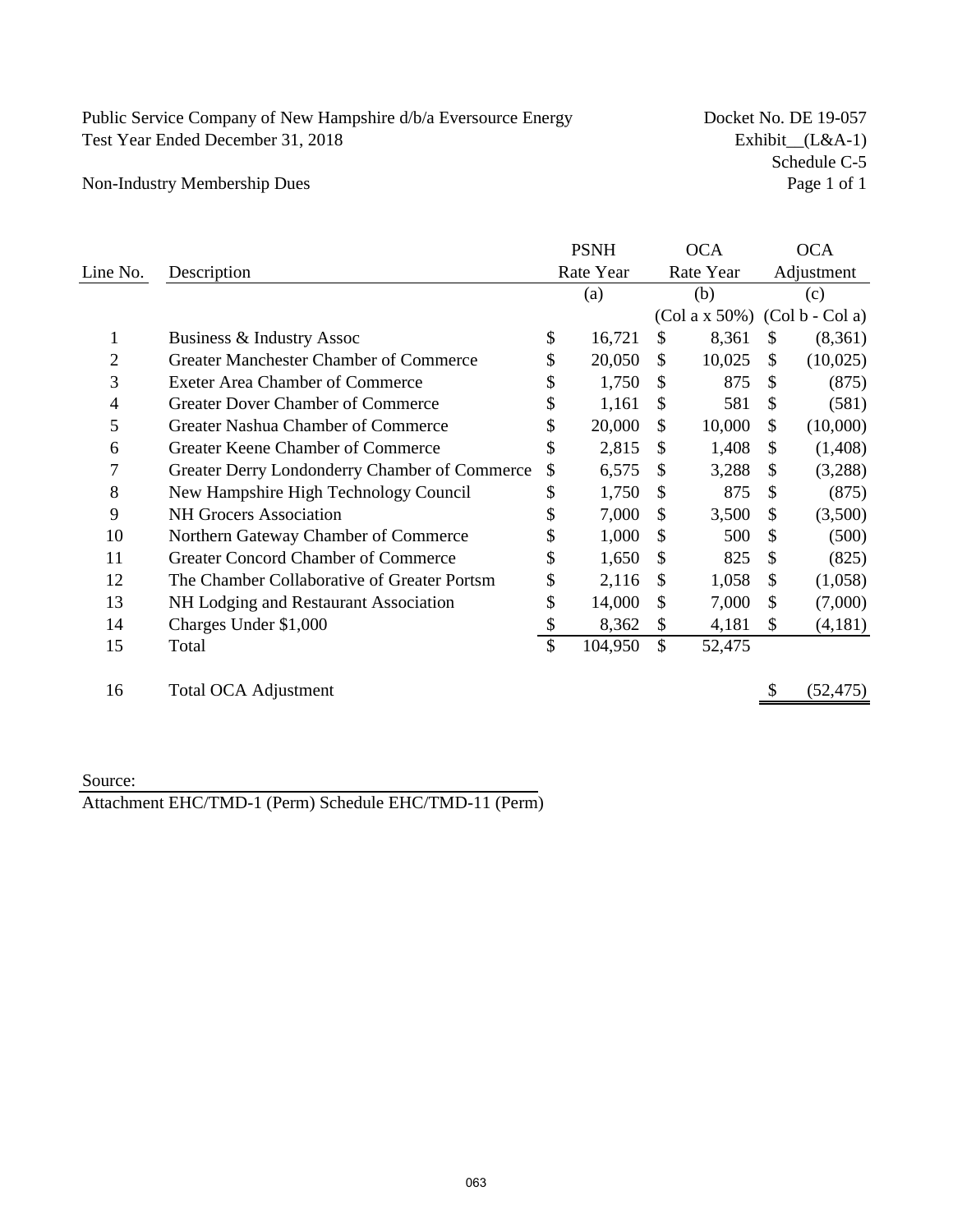Schedule C-6 Benefits Page 1 of 1

|          |                           | <b>OCA</b> |                                     |  |
|----------|---------------------------|------------|-------------------------------------|--|
| Line No. | Description               | Rate Year  | Reference                           |  |
|          | OCA Adjustment to Payroll |            | 388,128 Schedule C-1                |  |
|          | <b>Benefit Percentage</b> |            | 29.400% Payroll Tax/Payroll Expense |  |
|          | OCA Adjustment            | 114,109    |                                     |  |

Source: Schedules EHC/TMD-12, 14 (Perm)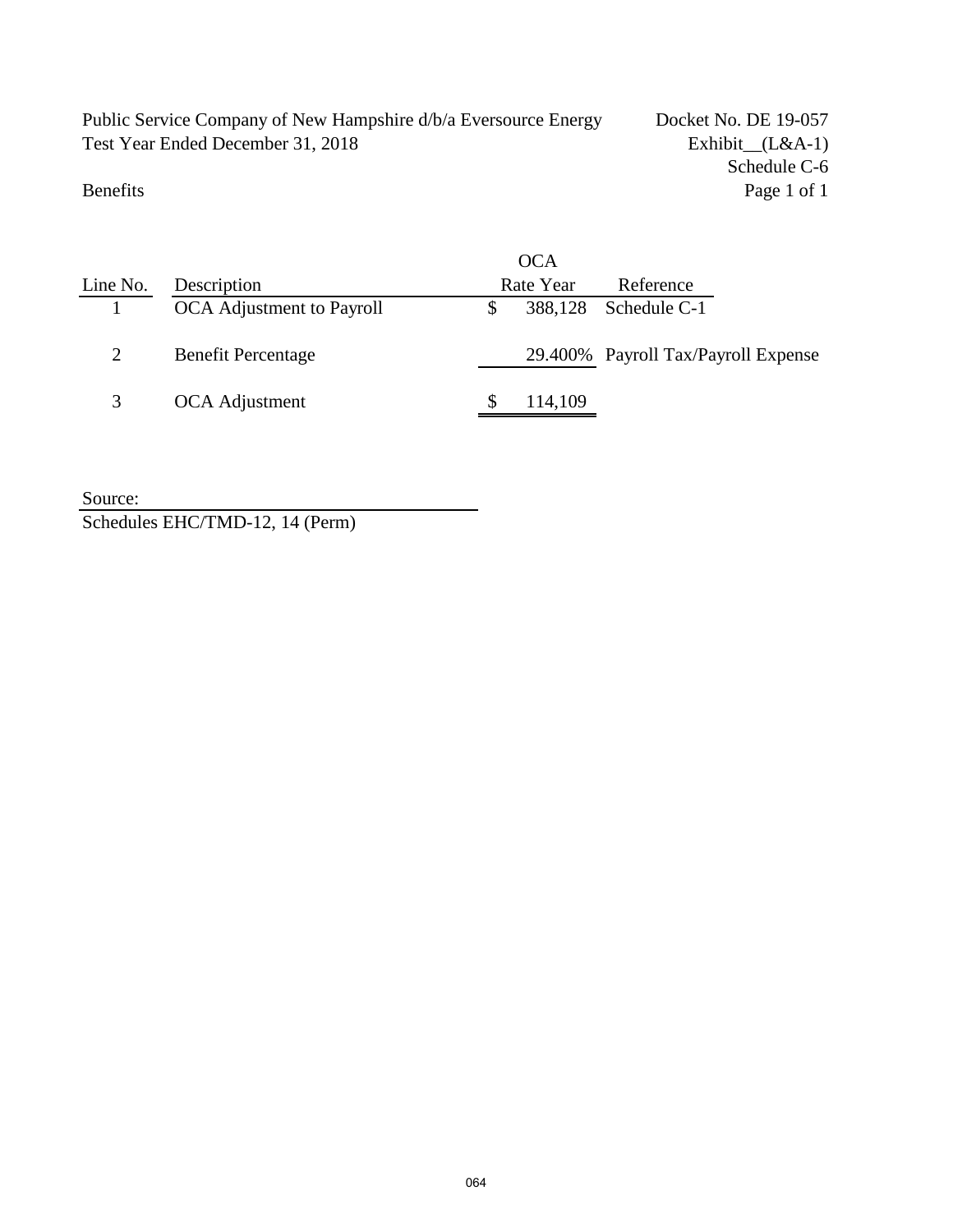Schedule C-7<br>Page 1 of 1 SERP Page 1 of 1

| Line No.                    | Description                   | Rate Year  |
|-----------------------------|-------------------------------|------------|
|                             | Company Amount                | 897,287    |
| $\mathcal{D}_{\mathcal{L}}$ | <b>OCA Recommended Amount</b> |            |
| 2                           | OCA Adjustment                | (897, 287) |

| Source           |  |
|------------------|--|
| <b>OCA 1-054</b> |  |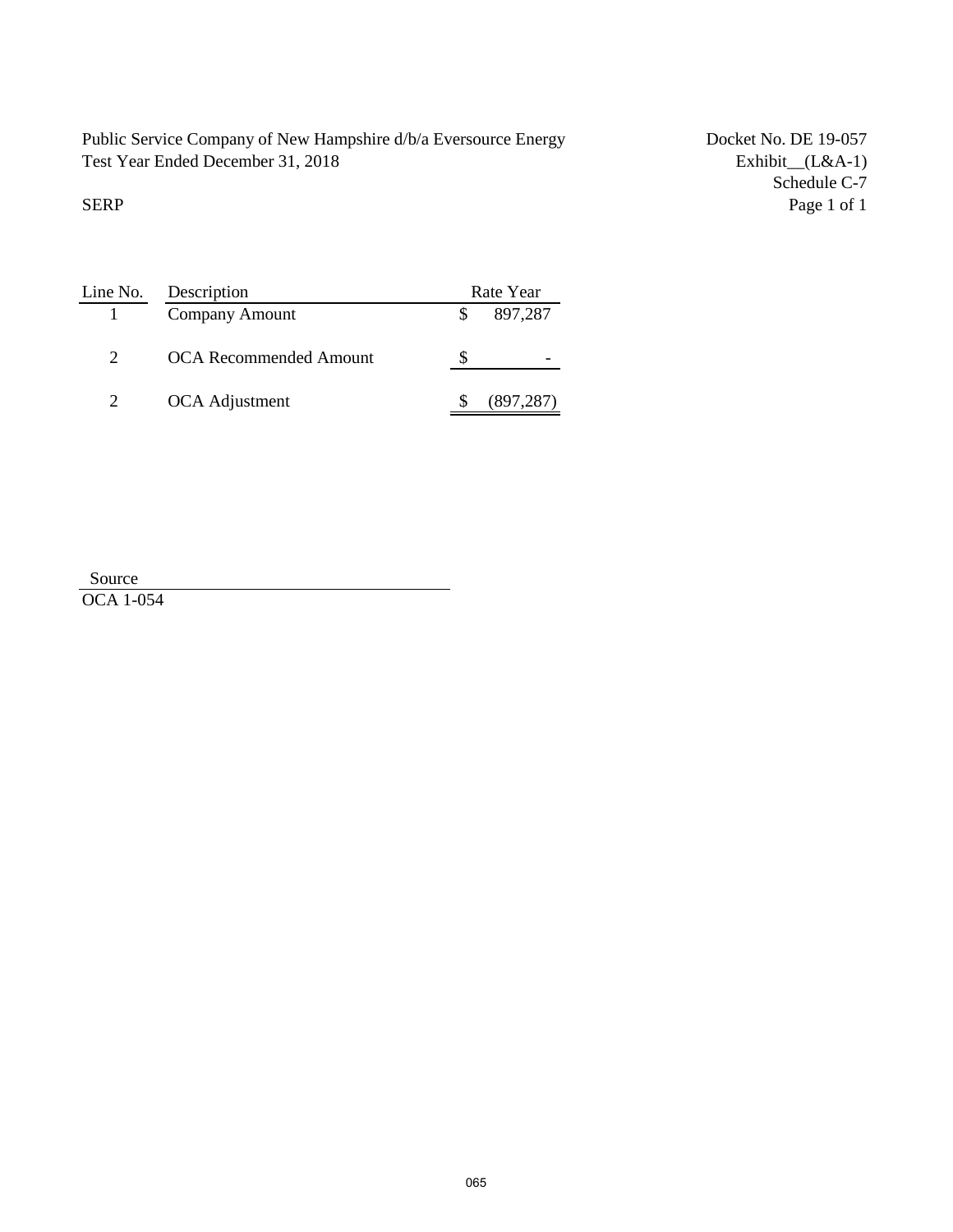Schedule C-8<br>Page 1 of 1 Non-SERP Page 1 of 1

| Line No. | Description            | Rate Year |
|----------|------------------------|-----------|
|          | <b>Company Amount</b>  | 339,992   |
|          | OCA Recommended Amount |           |
| 3        | OCA Adjustment         | (339,992) |

Source

OCA 8-037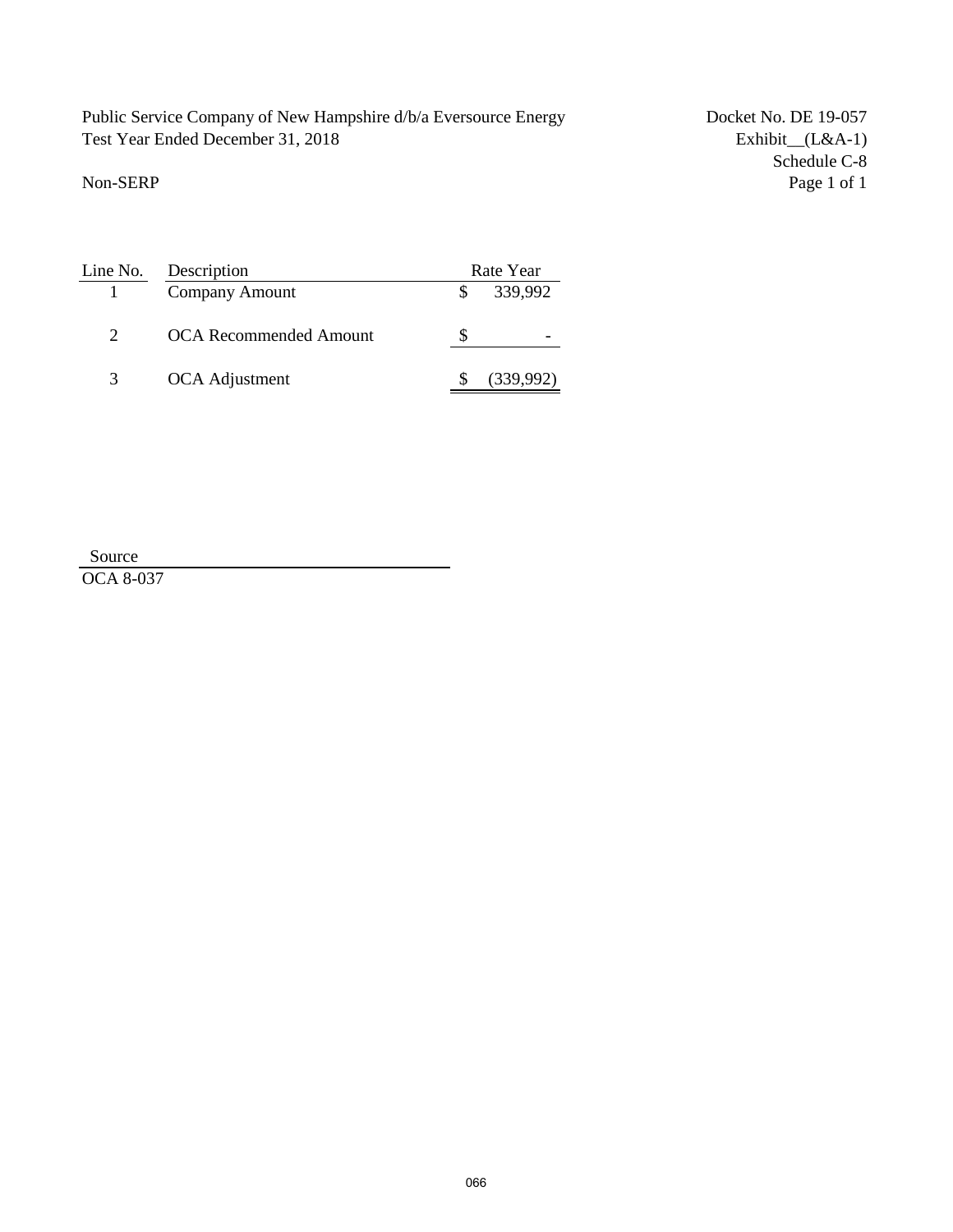Severance Expense

Schedule C-9<br>Page 1 of 1

| Line No.      | Description                   | Rate Year |
|---------------|-------------------------------|-----------|
|               | <b>Company Amount</b>         | 57,136    |
|               | <b>OCA Recommended Amount</b> |           |
| $\mathcal{E}$ | OCA Adjustment                | (57, 136) |

Source

OCA 1-068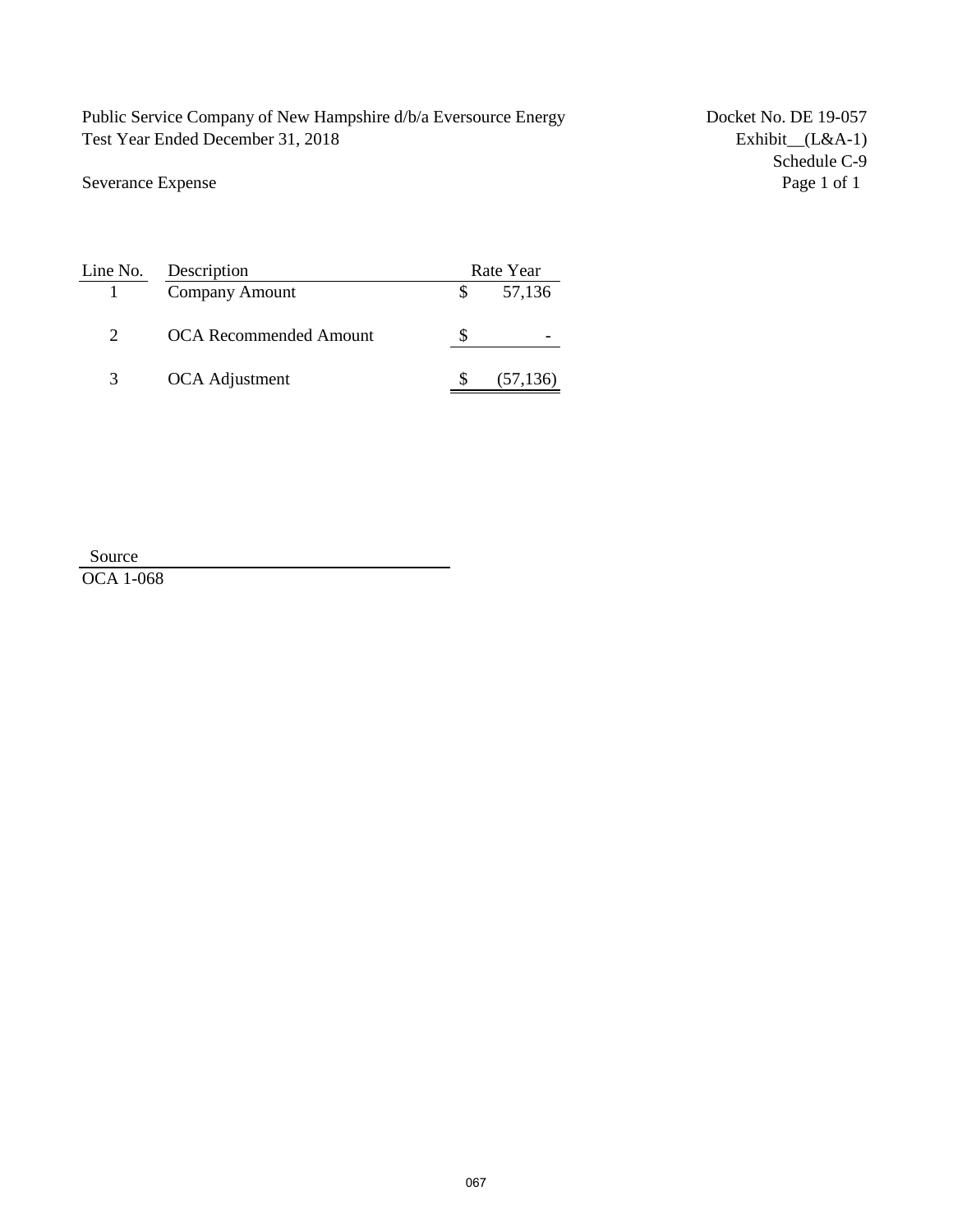Schedule C-10<br>Page 1 of 1

Insurance Expense - EIM/NEIL Credits

| Line No. | Description          |   | OCA<br>Rate Year |
|----------|----------------------|---|------------------|
|          | Average EIM credits  |   | (56,986)         |
| 2        | Average NEIL credits | S | (1,929)          |
| 3        | OCA Adjustment       |   | (58, 915)        |

|                |                     |           |           |           |            | Average   |
|----------------|---------------------|-----------|-----------|-----------|------------|-----------|
|                |                     | 2015      | 2016      | 2017      | 2018       | 2015-2018 |
| $\overline{4}$ | <b>EIM</b> Credits  | (27, 721) | (27, 922) | (29, 391) | (142.910)  | (56.986)  |
| $\sim$         | <b>NEIL Credits</b> | (2, 432)  | (566)     | (804)     | (3.913)    | (1.929)   |
|                |                     | (30, 153) | (28, 488) | (30, 195) | (146, 823) | (58.915)  |

Source

OCA 8-026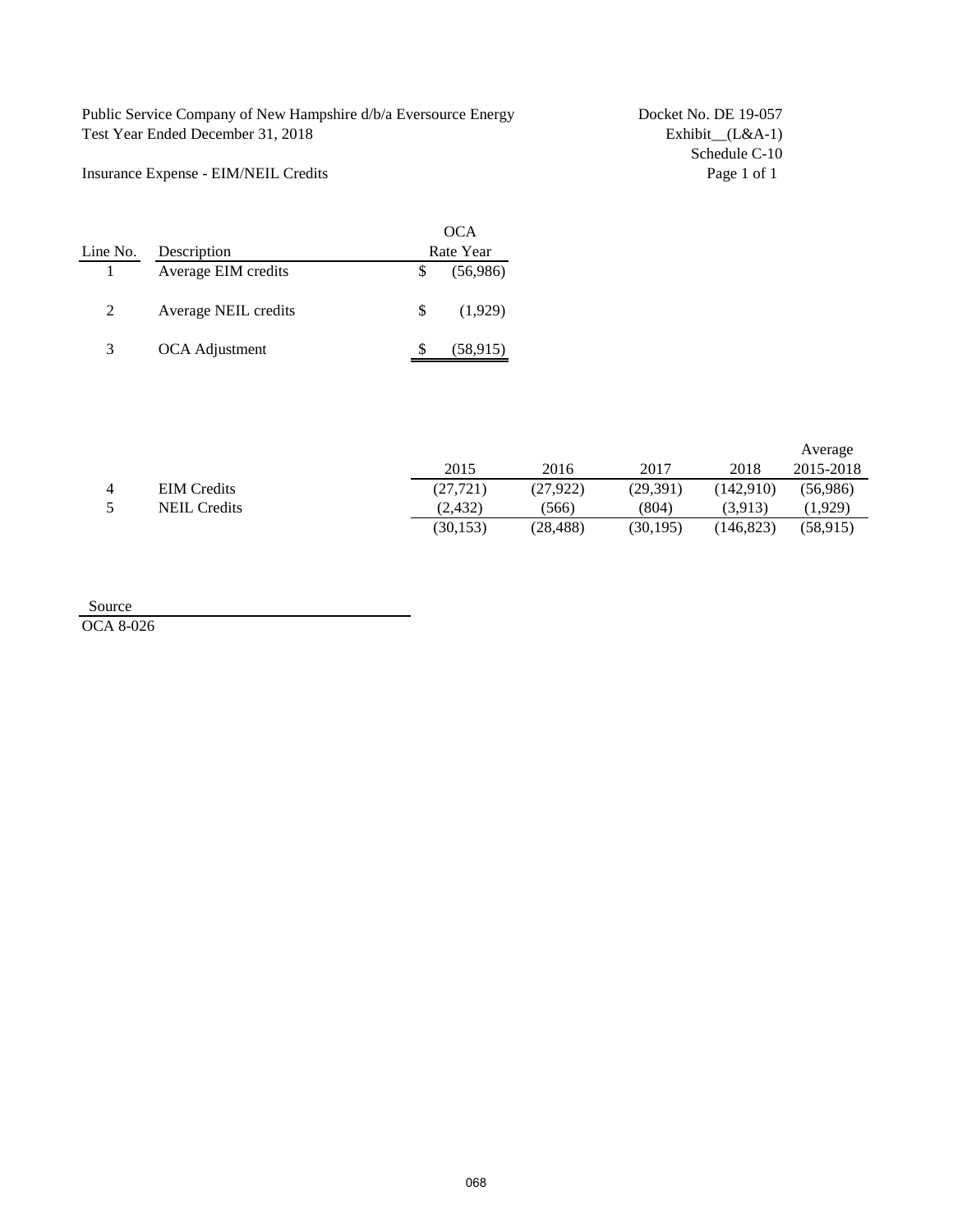Public Service Company of New Hampshire d/b/a Eversource Energy Docket No. DE 19-057 Test Year Ended December 31, 2018 Exhibit\_(L&A-1)

#### Variable Compensation **Page 1 of 1**

Schedule C-11

| No.<br>Description |                                     | Rate Year             |                          |
|--------------------|-------------------------------------|-----------------------|--------------------------|
|                    | <b>Amount Per Company</b>           | 7,613,826<br>S.       |                          |
| 2                  | Percent Related to Financial Goals  | 70%                   | $OCA 1-029(B)$           |
| 3                  | OCA Recommended Shareholder Portion | 5,329,678<br><b>S</b> | Line $1 \times$ Line $2$ |
| 4                  | OCA Adjustment                      | (5,329,678)           |                          |

Source:

Line

Attachment EHC/TMD-1 (Perm) Attachment EHC/TMD-15 (Perm)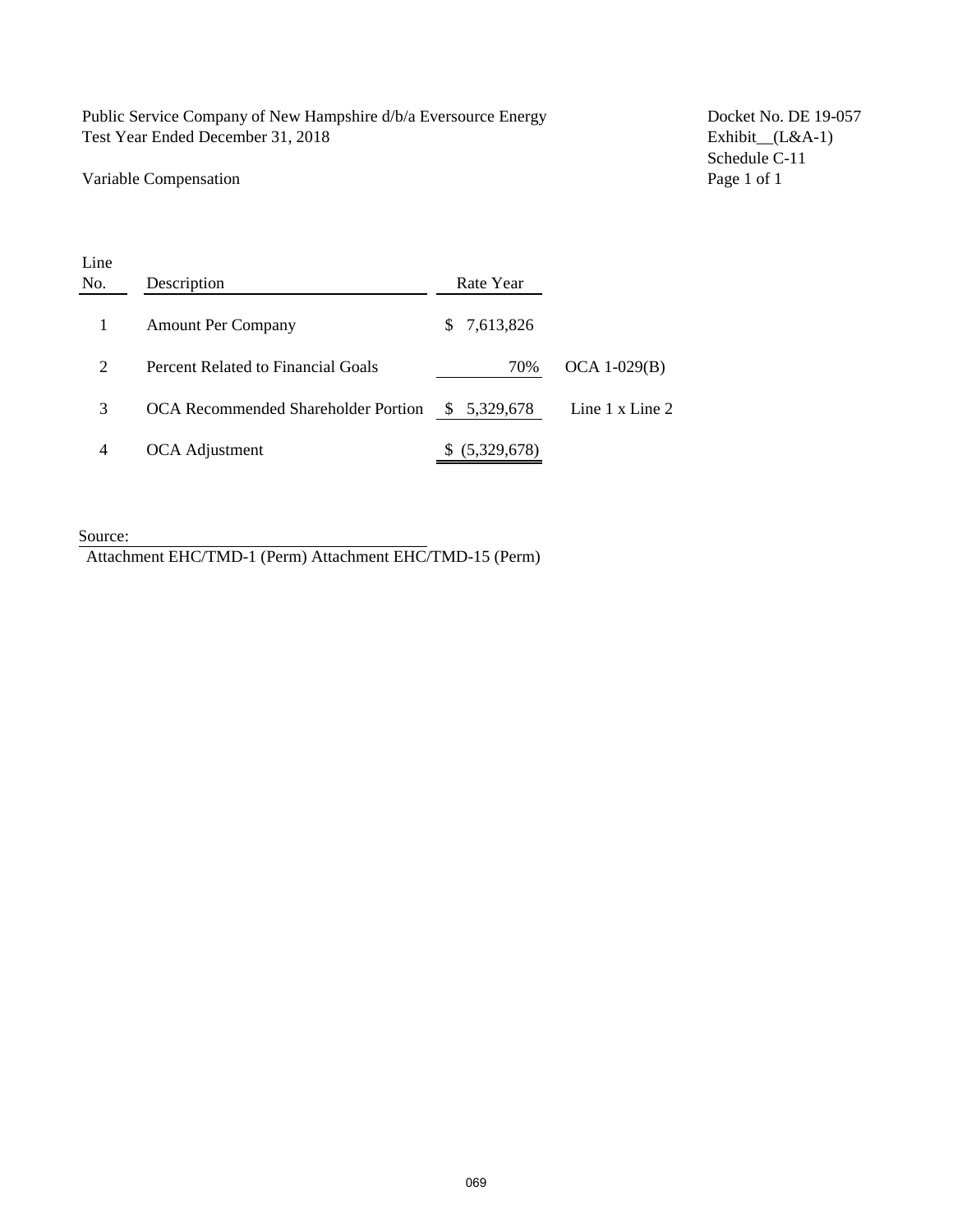D&O Expense

Schedule C-12<br>Page 1 of 1

| Line No.      | Description                       |  | Rate Year |  |  |
|---------------|-----------------------------------|--|-----------|--|--|
|               | <b>Company Amount</b>             |  | 67,139    |  |  |
| $\mathcal{D}$ | Percent allocated to shareholders |  | 75%       |  |  |
| $\mathcal{R}$ | OCA Adjustment                    |  | (50,354)  |  |  |

Source

OCA 1-005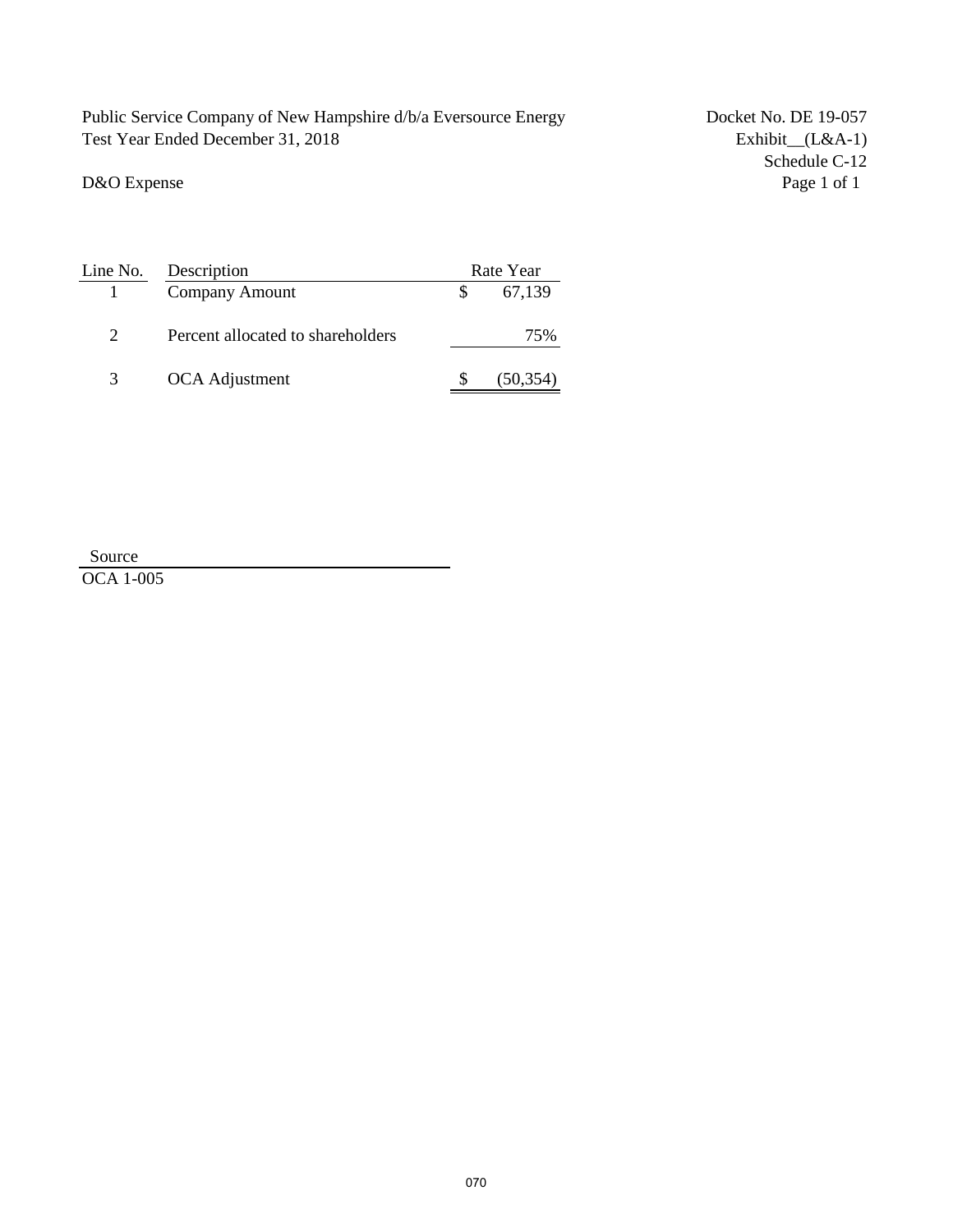Depreciation Expense Page 1 of 1

Line No. Description Rate Year

1 AMR Meter Depreciation Expense \$ (4,535,009)

Schedule C-13

Source:

TS 2-018 Per OCA Witness Paul Alvarez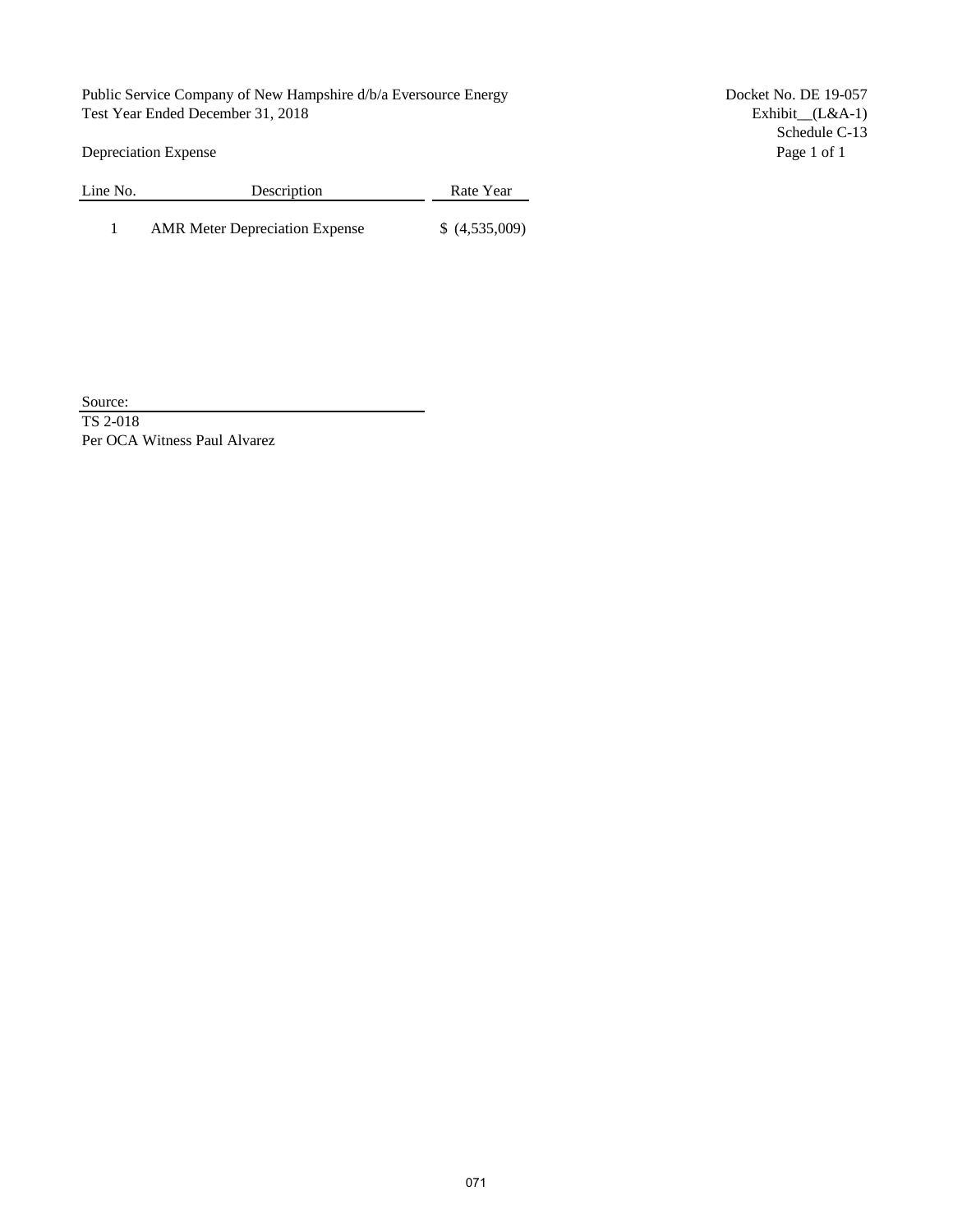#### Interest Synchronization

Schedule C-14<br>Page 1 of 1

|      |                                                            |               | <b>OCA</b>    |                           |
|------|------------------------------------------------------------|---------------|---------------|---------------------------|
| Line |                                                            |               | Rate Year     |                           |
| No.  | Description                                                |               | Amount        | Reference                 |
|      | Rate base, as adjusted                                     | \$            | 1,177,430,846 | Schedule B                |
| 2    | Weighted Cost of Debt                                      |               | 1.83%         | Schedule D                |
| 3    | Pro Forma Interest Deduction for Tax Purposes              | \$            | 21,599,969    | L.1 X L.2                 |
| 4    | <b>Interest Deduction</b> , per Company                    | <sup>\$</sup> | 23,247,000    | WP EHC/TMD-33 (Perm), p.3 |
| 5.   | Increase/(Decrease) in Interest Deduction for Tax Purposes | <sup>\$</sup> | (1,647,031)   | $L.3 - L.4$               |
| 6    | Federal and Stated Combined Income Tax Rate                |               | 27.241\%      | Schedule C-16             |
|      | Increase/(Decrease) in Income Tax Expense                  | S             | 448,668       | -L.5 X L.6                |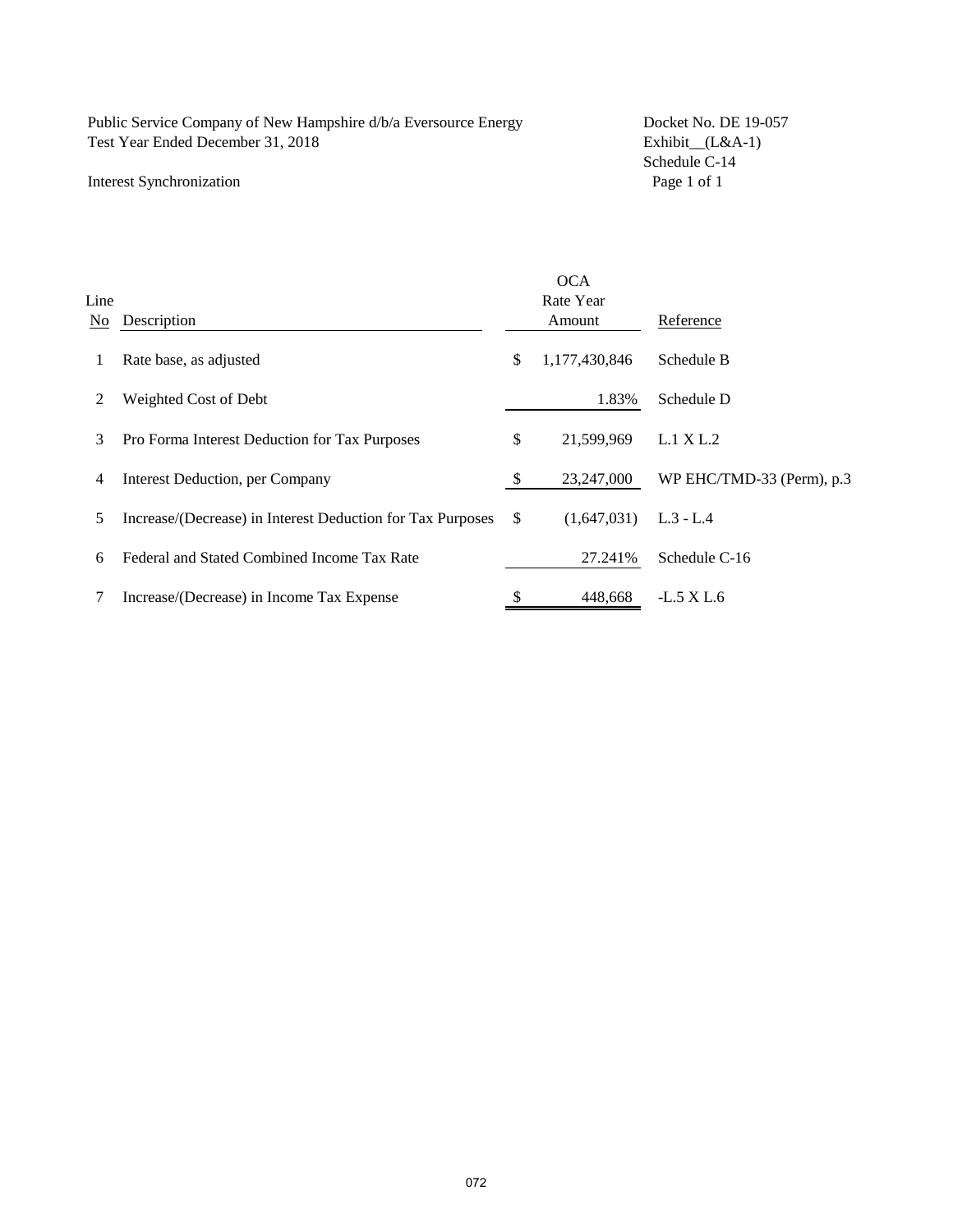Payroll Tax Expense

Schedule C-15<br>Page 1 of 1

| Line           |                                           |                 |                            |
|----------------|-------------------------------------------|-----------------|----------------------------|
| No.            | Description                               | Per OCA         | Reference                  |
| 1              | Reduction to Rate Year Payroll Tax Exp    | -S<br>58,826    | Line $2 *$ Line 3          |
|                | Payroll                                   |                 |                            |
| $\overline{2}$ | OCA Adjustment to Payroll                 | \$<br>388,128   | $L&A C-1$                  |
| 3              | <b>Effective Tax Rate Rate Year</b>       | 15.16%          | Line $4/L$ ine 5           |
| $\overline{4}$ | Rate Year Payroll Tax Expense per Company | 8,259,756<br>S. | Schedule EHC/TMD-32 (Perm) |
| 5              | Rate Year Payroll Expense per Company     | \$54,496,899    | Schedule EHC/TMD-14 (Perm) |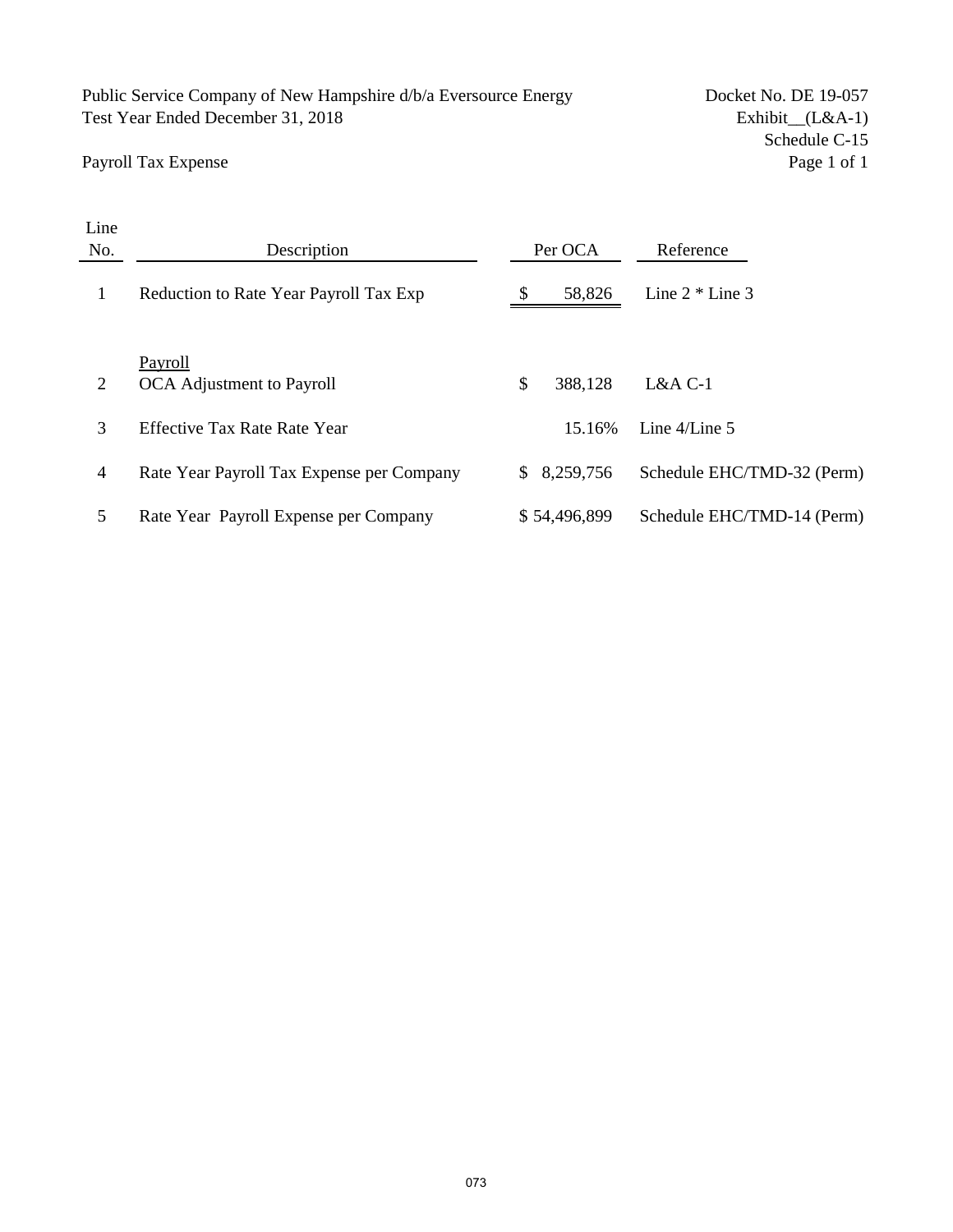| Public Service Company of New Hampshire d/b/a Eversource Energy Docket No. DE 19-057 |                   |
|--------------------------------------------------------------------------------------|-------------------|
| Test Year Ended December 31, 2018                                                    | Exhibit $(L&A-1)$ |
|                                                                                      | Schedule C-16     |
| Income Tax Expense - Impact of Adjustments                                           | Page 1 of 1       |

| Line |                                                                       | Rate Year    | OCA        |
|------|-----------------------------------------------------------------------|--------------|------------|
| No.  | Description                                                           | Amount       | Reference  |
|      | Adjustments to Net Operating Income,<br><b>Excluding Income Taxes</b> | \$22,733,029 | Schedule C |
|      | Combined Income Tax Rate                                              | 27.2410\%    | Note $(1)$ |
|      | Increase in Income Taxes                                              | 6,192,704    |            |

Notes

(1) Combined tax rate includes the state tax rate of 7.9% and the Federal Income Tax Rate of 21% WP EHC/TMD-33 (Perm)